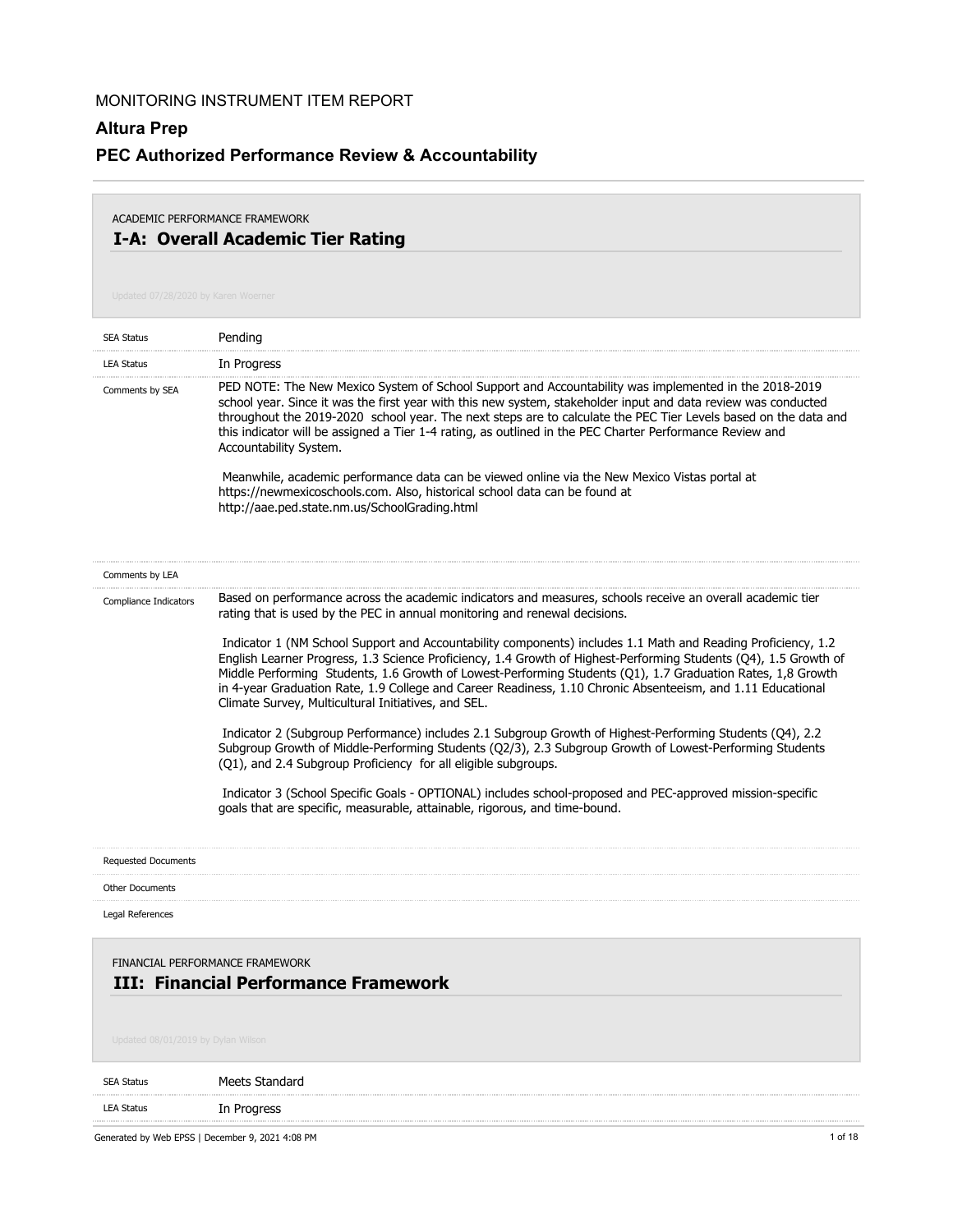### **Altura Prep**

## **PEC Authorized Performance Review & Accountability**

| Comments by SEA            | 1 August 2019 NM PED Rating: The PED team has rated this indicator as, "Meets Standard", because the school<br>provided a completed and dated financial self-questionnaire to include signatures from the business manager,<br>head administrator, and finance committee chair.                                                                                                                                                                                                                                                                                                                                                    |
|----------------------------|------------------------------------------------------------------------------------------------------------------------------------------------------------------------------------------------------------------------------------------------------------------------------------------------------------------------------------------------------------------------------------------------------------------------------------------------------------------------------------------------------------------------------------------------------------------------------------------------------------------------------------|
|                            | 06.04.2019 PED REMINDER: As required in the Performance Framework document (see NM Stat § 22-8B-9.1) on<br>a date specified in early August, following the final reporting on the previous FY, the school principal, school<br>business manager and the chairman of the finance committee will complete and sign the questionnaire made up<br>of the questions set forth below. See attached document.<br>REQUESTED FOLLOW-UP: School provides signed copy of the questionnaire (i.e., questions #1-8 of the Financial<br>Performance Framework document) no later than August 1, 2019. Please be sure that the self-assessment is |
|                            | completed and signed by the head administrator, the school business manager, and the finance committee chair.                                                                                                                                                                                                                                                                                                                                                                                                                                                                                                                      |
| Comments by LEA            |                                                                                                                                                                                                                                                                                                                                                                                                                                                                                                                                                                                                                                    |
| Compliance Indicators      | UNDER DEVELOPMENT                                                                                                                                                                                                                                                                                                                                                                                                                                                                                                                                                                                                                  |
|                            | Meanwhile, per page 6 of the PEC Charter Performance Review and Accountability System, the school principal,<br>school business manager and the chairman of the Finance Committee will complete and sign the questionnaire<br>made up of the questions set forth in the Financial section of the prior New Mexico Public Education Commission<br>Charter School Performance Framework. The survey questions are on the following topics: 1. Operating Budgets,<br>2. Audits, 3. Periodic Reports, 4. Expenditures, 5. Reimbursements, 6. Audit Reviews, 7. Meals, and 8. General<br>Information.                                   |
|                            | Please see the Resources tab for the Financial Self-Assessment Survey template.                                                                                                                                                                                                                                                                                                                                                                                                                                                                                                                                                    |
| <b>Requested Documents</b> |                                                                                                                                                                                                                                                                                                                                                                                                                                                                                                                                                                                                                                    |
| Other Documents            |                                                                                                                                                                                                                                                                                                                                                                                                                                                                                                                                                                                                                                    |
| Legal References           |                                                                                                                                                                                                                                                                                                                                                                                                                                                                                                                                                                                                                                    |

## **II-1a (onsite): (1a) Education Program: Mission & Material Terms** ORGANIZATIONAL PERFORMANCE FRAMEWORK

| <b>SEA Status</b> | Meets Standard                                                                                                                                                                                                                                                                                                        |
|-------------------|-----------------------------------------------------------------------------------------------------------------------------------------------------------------------------------------------------------------------------------------------------------------------------------------------------------------------|
| <b>LEA Status</b> | In Progress                                                                                                                                                                                                                                                                                                           |
| Comments by SEA   | 13 NOV 2018 Site Visit:<br>Mission: "Altura Preparatory School will prepare students from all backgrounds with the academic skills and<br>personal character to become agents for change, ready to reach high levels of success in middle school, high<br>school, and post-secondary pursuits".                       |
|                   | The PED team observed the school's mission and comprehensive educational program being implemented in<br>multiple ways, specifically:                                                                                                                                                                                 |
|                   | The school's extended school day scheduling to include attendance Monday, Tuesday, Thursday, and Friday<br>from 0800am-400pm and Wednesday to include attendance from 0800am-100pm.                                                                                                                                   |
|                   | Project-based learning through integration of STEAM curriculum, specifically the PED team observed 3D tree<br>projects constructed by the students that integrated unit lessons surrounding tree's, tree homes for animals and<br>how tree's influence human life.                                                    |
|                   | The school has made available a laptop to every student for daily use while implementing usage of computers<br>and technology into unit lessons and daily tasks for all students, grades K-2.                                                                                                                         |
|                   | · Integration of REACH values into students' daily experience to include emphasis on studying a value each<br>month. Students are rewarded through points when teachers or staff see students exhibiting values they have<br>studied. Posters and teacher cues remind the students of REACH values in each classroom. |
|                   | Enrollment Capacity: Per the school's charter contract, the school is "authorized to serve no more than 396<br>students". The school's building enrollment capacity is 254 students. At the time of the site visit, the school was                                                                                    |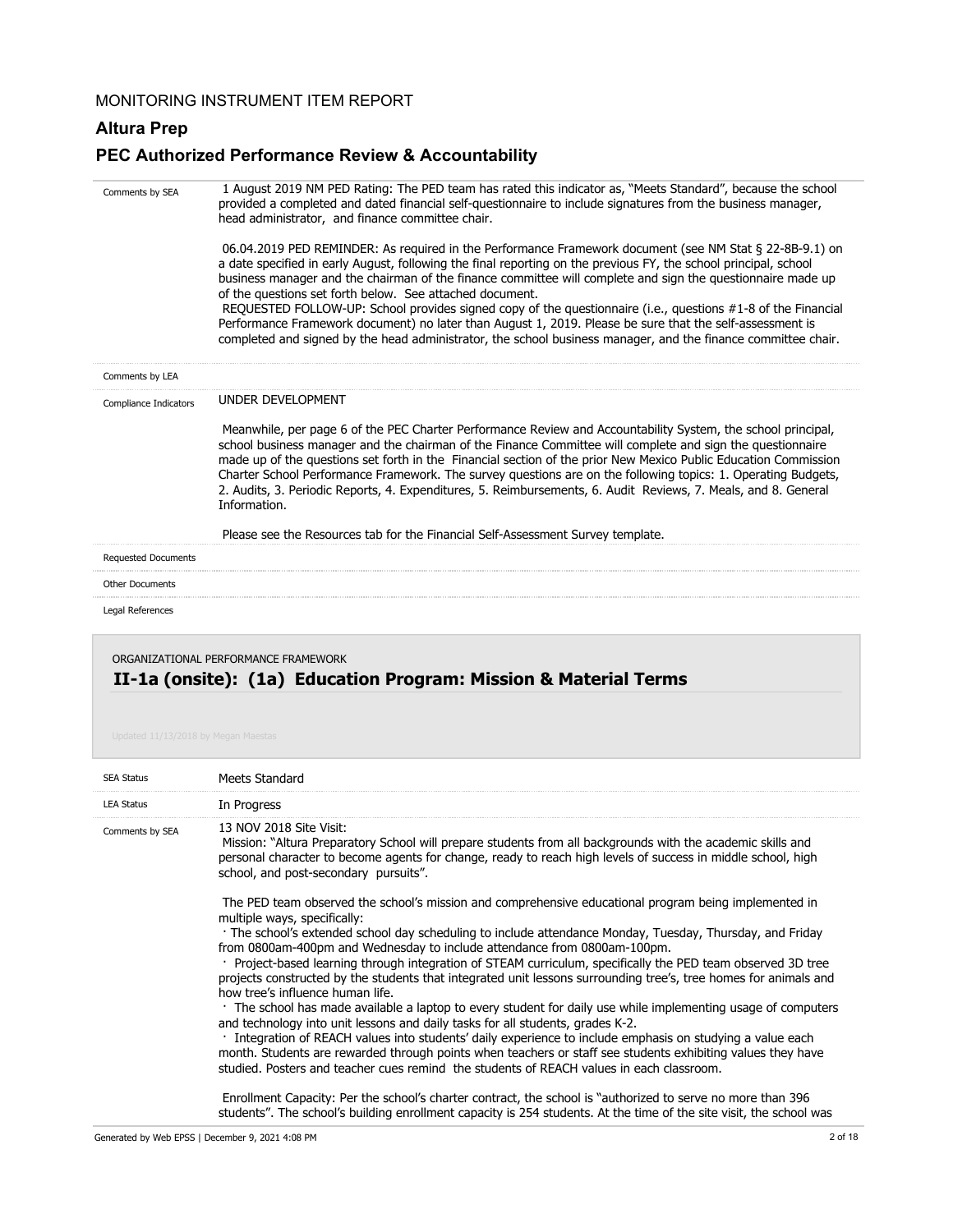# **Altura Prep PEC Authorized Performance Review & Accountability**

#### serving 59 students.

 Authorized Grade Levels Served: Per the school's charter contract, the school is "authorized to serve grades K-5". At the time of the site visit, the PED team verified the school was serving students in grades K-2.

Requested Follow-Up: None present at this time.

| Comments by LEA            |                                                                                                                                                                                                                                                        |
|----------------------------|--------------------------------------------------------------------------------------------------------------------------------------------------------------------------------------------------------------------------------------------------------|
| pliance Indicators         | Is the school implementing its mission and educational programs of the approved charter application as defined in<br>the Charter Contract? Does the school stay within its enrollment cap at all times and serve only the appropriate<br>arade levels? |
| <b>Requested Documents</b> |                                                                                                                                                                                                                                                        |
| <b>Other Documents</b>     |                                                                                                                                                                                                                                                        |
|                            |                                                                                                                                                                                                                                                        |

## **II-1b: (1b) Education Program: Required Assessments** ORGANIZATIONAL PERFORMANCE FRAMEWORK

| <b>SEA Status</b> | Meets Standard                                                                                                                                                                                                                                                                                                                                                                                                                                                                                                                                                                                                                                                                                                                                                                                                                                                                                                                                                                                                                                                                                                          |
|-------------------|-------------------------------------------------------------------------------------------------------------------------------------------------------------------------------------------------------------------------------------------------------------------------------------------------------------------------------------------------------------------------------------------------------------------------------------------------------------------------------------------------------------------------------------------------------------------------------------------------------------------------------------------------------------------------------------------------------------------------------------------------------------------------------------------------------------------------------------------------------------------------------------------------------------------------------------------------------------------------------------------------------------------------------------------------------------------------------------------------------------------------|
| <b>LEA Status</b> | In Progress                                                                                                                                                                                                                                                                                                                                                                                                                                                                                                                                                                                                                                                                                                                                                                                                                                                                                                                                                                                                                                                                                                             |
| Comments by SEA   | 02 OCT 2019 NMPED Rating: The PED team rated this indicator as, " Meets Standard", because the<br>school provided documentation to demonstrate the school's DTC(s) completed the bi-annual training<br>requirements. The school's DTC switched responsible individuals mid-way through the academic year, however,<br>both DTCs attended one of the two required training's each. Additionally, school-wide test security training for<br>iStation was provided to all teaching personnel that would be managing the school's assessment responsibilities.<br>Nothing further is needed at this time.                                                                                                                                                                                                                                                                                                                                                                                                                                                                                                                   |
|                   | 16 SEPT 2019 NM PED Note: The PED team temporarily rated this indicator as, " Concern Identified"<br>so that the school would be prompted to submit the requested follow-up documentation added below. However, if<br>the school provides adequate documentation to support the requested follow-up, this indicator may be rated as,<br>" Meets Standard".                                                                                                                                                                                                                                                                                                                                                                                                                                                                                                                                                                                                                                                                                                                                                              |
|                   | Requested Follow-Up: By 30 SEPT 2019, the school is to provide the winter DTC training certificate for L. Hines,<br>through the Web-EPSS indicator.                                                                                                                                                                                                                                                                                                                                                                                                                                                                                                                                                                                                                                                                                                                                                                                                                                                                                                                                                                     |
|                   | 13 NOV 2018 Site Visit:<br>District Test Coordinator (DTC): The school identified, Lissa Hines, as its DTC. The head administrator, M. Stern,<br>stated L. Hines completed the "Test Coordinator Assessment and Security Training" on 19 SEPT 2018, however,<br>has yet to receive the training certificate provided by the NM PED Assessment Bureau. At the time of the site<br>visit, it appeared L. Hines has met the semi-annual training requirement per, NMAC 6-10-7.9, which states, "the<br>district test coordinator shall attend semi-annual workshops help by PED in order to be trained and then shall<br>provide training for all district personnel involved in test administration, preparation, and security". The PED team<br>also observed an agenda supporting that L. Hines provided "I-Station Testing - Environment Norming" to all<br>Altura Prep teaching staff during the 12 SEPT 2018 in-service PD. During the school's site visit scheduled for<br>Spring 2019, the PED team will verify L. Hines has completed the "Test Coordinator Assessment and Security<br>Training" winter training. |
|                   | PED NOTE: Compliance with all state and contractual assessment requirements will be evaluated using<br>continuous desktop monitoring throughout the 2018-19 academic year or as provided via NM PED cross-bureau<br>collaboration. The CSD team will notify the head administrator via email if follow-up documentation is requested.<br>This indicator will remain with a "Pending" rating until final review of the annual report, which will be conducted                                                                                                                                                                                                                                                                                                                                                                                                                                                                                                                                                                                                                                                            |

after the end of the 2018-19 academic year.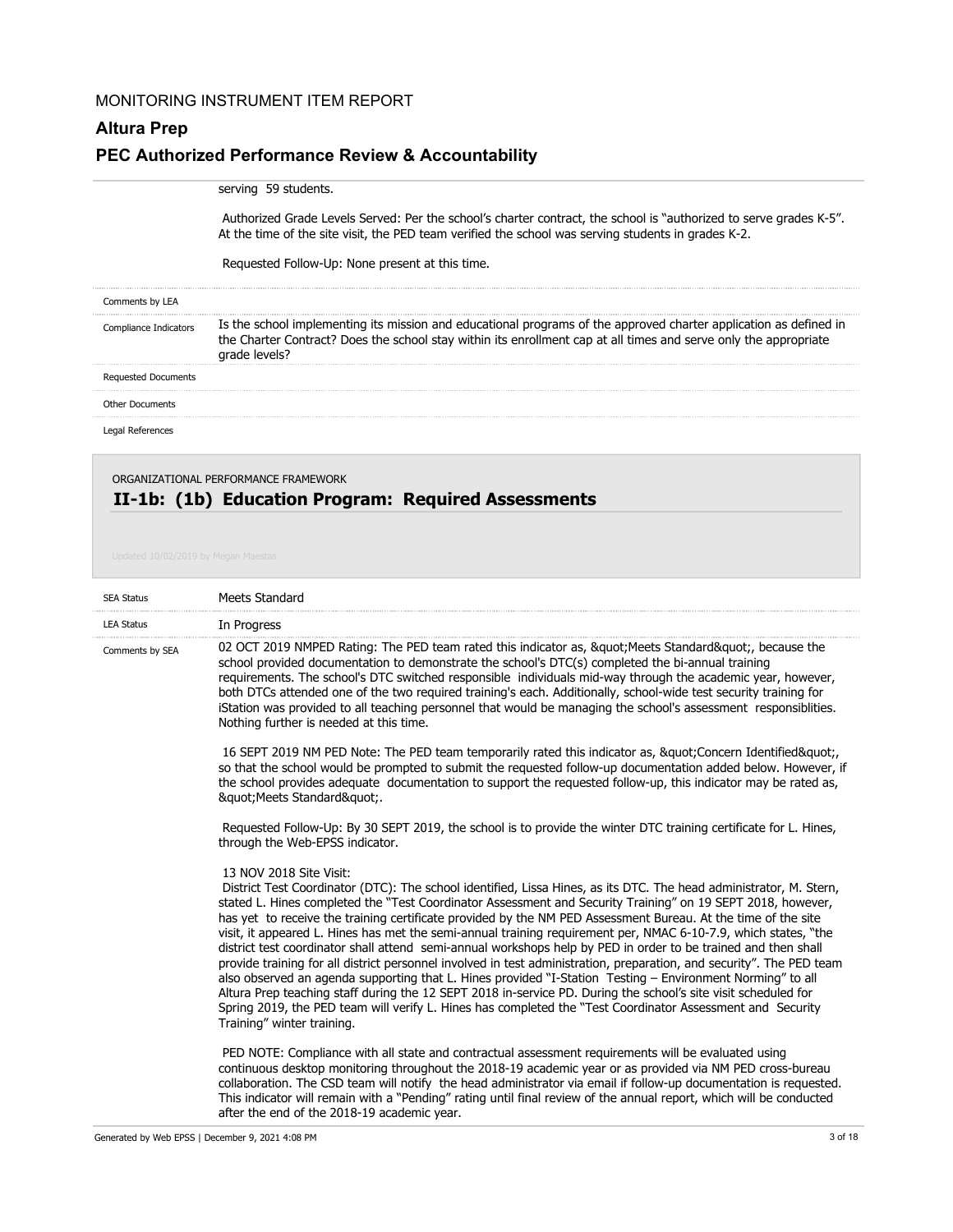# **Altura Prep PEC Authorized Performance Review & Accountability**

| Comments by LEA       |                                                                                                                                                                                                                        |
|-----------------------|------------------------------------------------------------------------------------------------------------------------------------------------------------------------------------------------------------------------|
| Compliance Indicators | Is the school complying with state and contractual assessment requirements? Does the school have an identified<br>District Test Coordinator who attends all required trainings and provides training to all personnel? |
| Requested Documents   |                                                                                                                                                                                                                        |
| Other Documents       |                                                                                                                                                                                                                        |
|                       |                                                                                                                                                                                                                        |

Legal References

# ORGANIZATIONAL PERFORMANCE FRAMEWORK

# **II-1c (onsite): (1c) Education Program: Students w/Special Needs**

| <b>SEA Status</b>          | Working to Meet Standard                                                                                                                                                                                                                                                                                                                                                                                                                                                                                   |
|----------------------------|------------------------------------------------------------------------------------------------------------------------------------------------------------------------------------------------------------------------------------------------------------------------------------------------------------------------------------------------------------------------------------------------------------------------------------------------------------------------------------------------------------|
| <b>LEA Status</b>          | In Progress                                                                                                                                                                                                                                                                                                                                                                                                                                                                                                |
| Comments by SEA            | 16 SEPT 2019 NMPED Rating: The PED team rated this indicator as, " Working to Meet Standard"<br>because the school provided the requested follow-up, as outlined below. Specifically, the school provided the level<br>of service page(s) for both student IEP files, and as a result, instituted remedies to show compliance with or<br>prompt movement toward compliance with the law.                                                                                                                   |
|                            | 13 NOV 2018 Site Visit:<br>Student IEP Files: The PED team reviewed five (5) student IEP files. Two (2) of the five (5) student IEPs were<br>incomplete: A. Johnson IEP did not identify hours of service or student specific accommodations and D. Ward IEP<br>did not identify level of service, hours of services, or location setting where services will be administered.                                                                                                                             |
|                            | Requested Follow-Up: Within 30 days of the release of this report, (31 DEC 2018), the school must provide<br>through the Web-EPSS indicator evidence of:<br>Completion of A. Johnson IEP to include hours of service and student specific accommodations; AND<br>· Completion of D. Ward IEP to include level of service, hours of services, or location setting where services will<br>be administered.                                                                                                   |
|                            | PED NOTE: The CSD team will evaluate compliance with the Special Education Bureau indicators using<br>continuous desktop monitoring throughout the 2018-19 academic year or as provided via NM PED cross-bureau<br>collaboration. The CSD team will notify the head administrator via email if follow-up documentation is requested.<br>This indicator will remain with a "Pending" rating until final review of the annual report, which will be conducted<br>after the end of the 2018-19 academic year. |
| Comments by LEA            |                                                                                                                                                                                                                                                                                                                                                                                                                                                                                                            |
| Compliance Indicators      | Is the school protecting the rights of students with special needs? (Note: These provisions include only students<br>with disabilities.)                                                                                                                                                                                                                                                                                                                                                                   |
| <b>Requested Documents</b> |                                                                                                                                                                                                                                                                                                                                                                                                                                                                                                            |
| <b>Other Documents</b>     |                                                                                                                                                                                                                                                                                                                                                                                                                                                                                                            |
| Legal References           |                                                                                                                                                                                                                                                                                                                                                                                                                                                                                                            |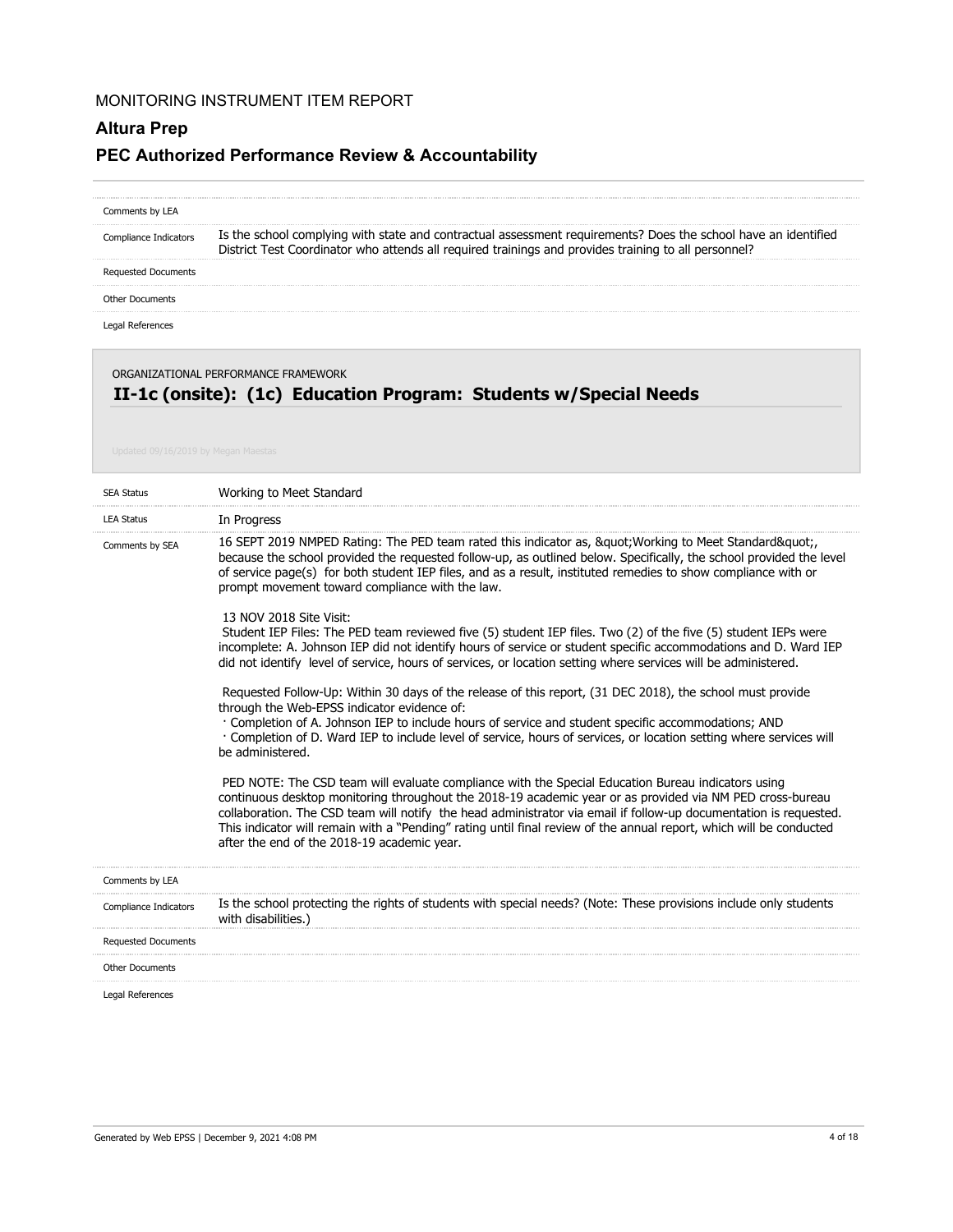### **Altura Prep**

## **PEC Authorized Performance Review & Accountability**

## **II-1d (onsite): (1d) Education Program: English Learners** ORGANIZATIONAL PERFORMANCE FRAMEWORK

| <b>SEA Status</b> | Working to Meet Standard                                                                                                                                                                                                                                                                                                                                                                                                                                                                                                                                                                                              |
|-------------------|-----------------------------------------------------------------------------------------------------------------------------------------------------------------------------------------------------------------------------------------------------------------------------------------------------------------------------------------------------------------------------------------------------------------------------------------------------------------------------------------------------------------------------------------------------------------------------------------------------------------------|
| <b>LEA Status</b> | In Progress                                                                                                                                                                                                                                                                                                                                                                                                                                                                                                                                                                                                           |
| Comments by SEA   | 16 SEPT 2019 NMPED Rating: The PED team rated this indicator as, " Working to Meet Standard",<br>because the school provided the requested follow-up, as outlined below. Specifically, the school provided a<br>detailed timeline outlining the steps it will take to ensure all students are properly identified as ELL, either<br>through issuance of the LUS or research within the STARS Student Display report; and as a result, instituted<br>remedies to show compliance with or prompt movement toward compliance with the law.                                                                               |
|                   | 13 NOV 2018 Site Visit:<br>ELL Student Cumulative Files: The PED team reviewed six (6) student cumulative files, to include three (3)<br>students identified as ELL. Of the six (6) student files, three (3) files included a LUS issued by the school even<br>though the student had a LUS issued from a previous school or attended a New Mexico public school the year<br>prior. The PED team discussed the guidance provided by the Language and Culture Bureau to utilize the student<br>profile screen in STARS to determine if an incoming student has been previous identified as an ELL eligible<br>student. |
|                   | Request Follow-Up: Within thirty (30) days of the release of this report, (31 DEC 2018), the school must provide<br>through the Web-EPSS indicator, detailed processes (to include time lines and responsible parties) the school will<br>implement when enrolling new students and identifying their ELL eligibility or need to ensure the school remains<br>in compliance with identification processes and does not issue double LUS.                                                                                                                                                                              |
|                   | <b>RESOURCE LIST:</b><br>Report in STARS: STARS --&qt District and Location Reports --&qtBMEP, EL, and Title III Reports for Language<br>and Culture Bureau--> ELP Error Report for Snapshot                                                                                                                                                                                                                                                                                                                                                                                                                          |
|                   | This report lists students who were never identified as ELs at your school who had actually been administered an<br>ACCESS assessment in the past. It also lists students identified as ELs at your school that scored as Proficient on<br>an ACCESS test at some point. Please note that administration of ACCESS began in the 2009-2010 school year.                                                                                                                                                                                                                                                                |
|                   | US Department's English Learner Toolkit: https://www2.ed.gov/about/offices/list/oela/english-learner-<br>toolkit/index.html -- including Office of Civil Rights guidance regarding parent notification                                                                                                                                                                                                                                                                                                                                                                                                                |
|                   | English Learner Identification: http://webnew.ped.state.nm.us/bureaus/languageandculture/english-<br>learners/english-learner-identification/<br>See also NMAC 6.29.5.11                                                                                                                                                                                                                                                                                                                                                                                                                                              |
|                   | Serving English Learners Guidance Manual: http://webnew.ped.state.nm.us/bureaus/languageandculture/english-<br>learners/<br>· Annual Parent Notification Letters:<br>Bilingual Multicultural Education Programs Technical Assistance Manual (including dual language programs):<br>http://webnew.ped.state.nm.us/wp-content/uploads/2017/12/BMEP_TAM_2016_05.11.17.pdf                                                                                                                                                                                                                                                |
|                   | Language Usage Survey (LUS) Guidance Handbook:<br>http://webnew.ped.state.nm.us/wp-content/uploads/2017/12/NMLUS_Guidance_Handbook_Revised_08.2017.pdf<br>· Pages 16-17 explain WIDA Screener scores.<br>· Pages 31-33 have guidance on the process of obtaining LUS information from prior schools (the areas are<br>highlighted in green).<br>Step by step information on how to lookup students in STARS is on page 32.                                                                                                                                                                                            |
|                   | NM FAQ (by WIDA), includes quick answers about the screening and assessing process:<br>https://www.wida.us/membership/states/Guidance%20Docs/NM%20ID%20and%20Placement%20Guidance%<br>20Doc.pdf                                                                                                                                                                                                                                                                                                                                                                                                                       |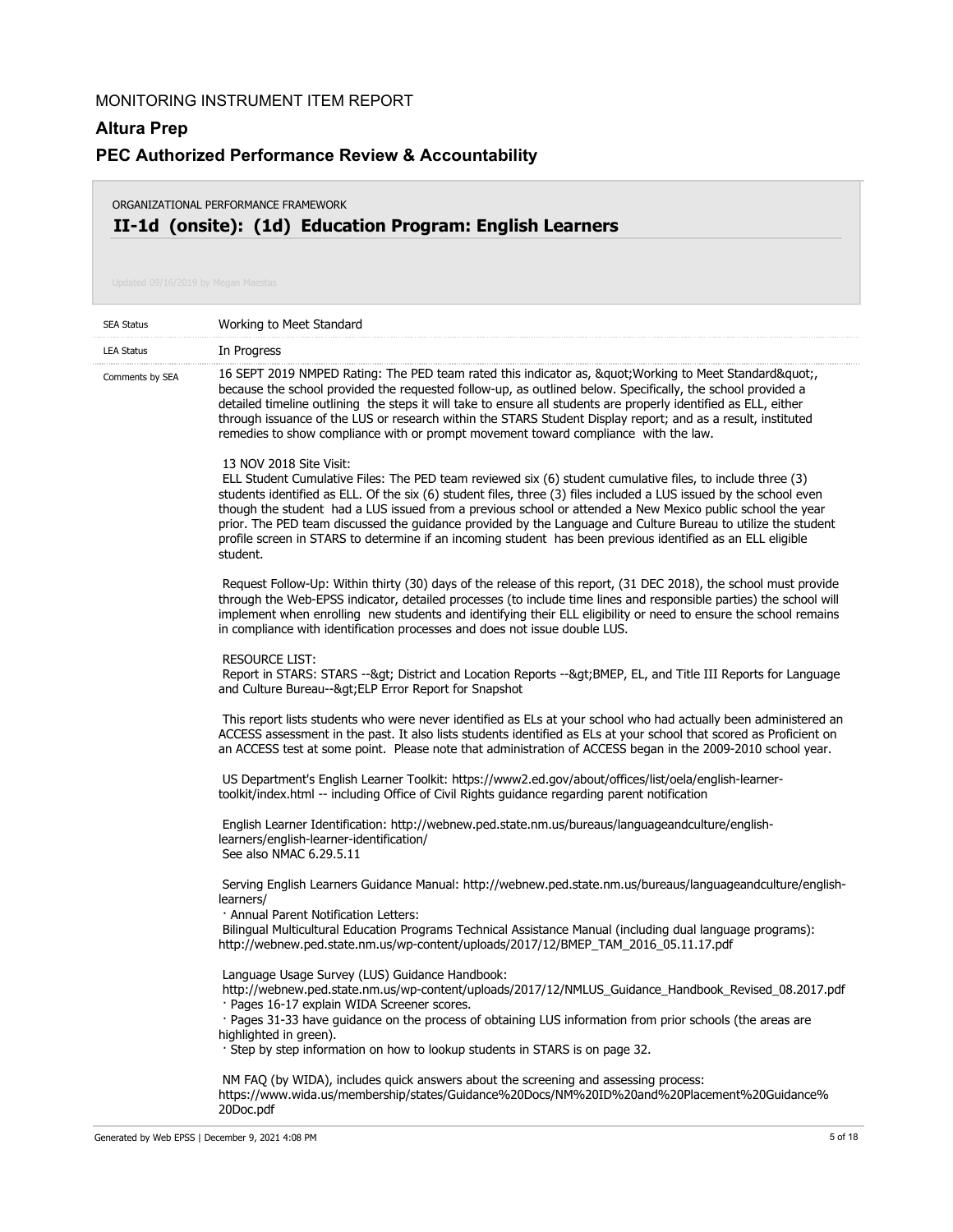# **Altura Prep PEC Authorized Performance Review & Accountability**

 Language and Culture Bureau Staff · Mayra Valtierrez, Director, Mayra.valtierrez@state.nm.us, (505) 827 -6667 · Kirsi Laine, English Learner Specialist, Kirsi.laine@state.nm.us, (505) 827-6505

 REMINDER: According to the New Mexico ESSA State Plan, English Learner progress will be included in school grading in the near future. Report cards with a transition year ESSA school grade report will be created in school year 2018-19. A full transition to only one school report card is in the following school year, 2019-2020.

 PED NOTE: The CSD team will evaluate compliance with the Language and Culture Bureau indicators using continuous desktop monitoring throughout the 2018-19 academic year or as provided via NM PED cross-bureau collaboration. The CSD team will notify the head administrator via email if follow-up documentation is requested. This indicator will remain with a "Pending" rating until final review of the annual report, which will be conducted after the end of the 2018-19 academic year.

#### Comments by LEA

Is the school protecting the rights of English Learner students? Compliance Indicators

Requested Documents

#### Other Documents

Legal References

#### **II-1e: (1e) Education Program: Grant Program Requirements** ORGANIZATIONAL PERFORMANCE FRAMEWORK

| <b>SEA Status</b>          | Meets Standard                                                                                                                                                                                                                                                                                                                                                                                                                 |
|----------------------------|--------------------------------------------------------------------------------------------------------------------------------------------------------------------------------------------------------------------------------------------------------------------------------------------------------------------------------------------------------------------------------------------------------------------------------|
| <b>LEA Status</b>          | In Progress                                                                                                                                                                                                                                                                                                                                                                                                                    |
| Comments by SEA            | 16 SEPT 2019 NMPED Rating: The PED team rated this indicator as, &guot Meets Standard&guot, because the<br>school was not reported (through PED cross-bureau collaboration) to be out of compliance with grant reporting<br>requirements or deadlines.                                                                                                                                                                         |
|                            | PED NOTE: Evaluated using continuous desktop monitoring throughout the 2018-19 academic year or as<br>provided via NM PED cross-bureau collaboration. The CSD team will notify the head administrator via email if<br>follow-up documentation is requested. This indicator will remain with a "Pending" rating until final review of the<br>annual report, which will be conducted after the end of the 2018-19 academic year. |
| Comments by LEA            |                                                                                                                                                                                                                                                                                                                                                                                                                                |
| Compliance Indicators      | Does the school meet program requirements for all PED and federal grant programs it implements? Is the school<br>responsive to findings of non-compliance in accordance with deadlines?                                                                                                                                                                                                                                        |
| <b>Requested Documents</b> |                                                                                                                                                                                                                                                                                                                                                                                                                                |
| <b>Other Documents</b>     |                                                                                                                                                                                                                                                                                                                                                                                                                                |
| Legal References           |                                                                                                                                                                                                                                                                                                                                                                                                                                |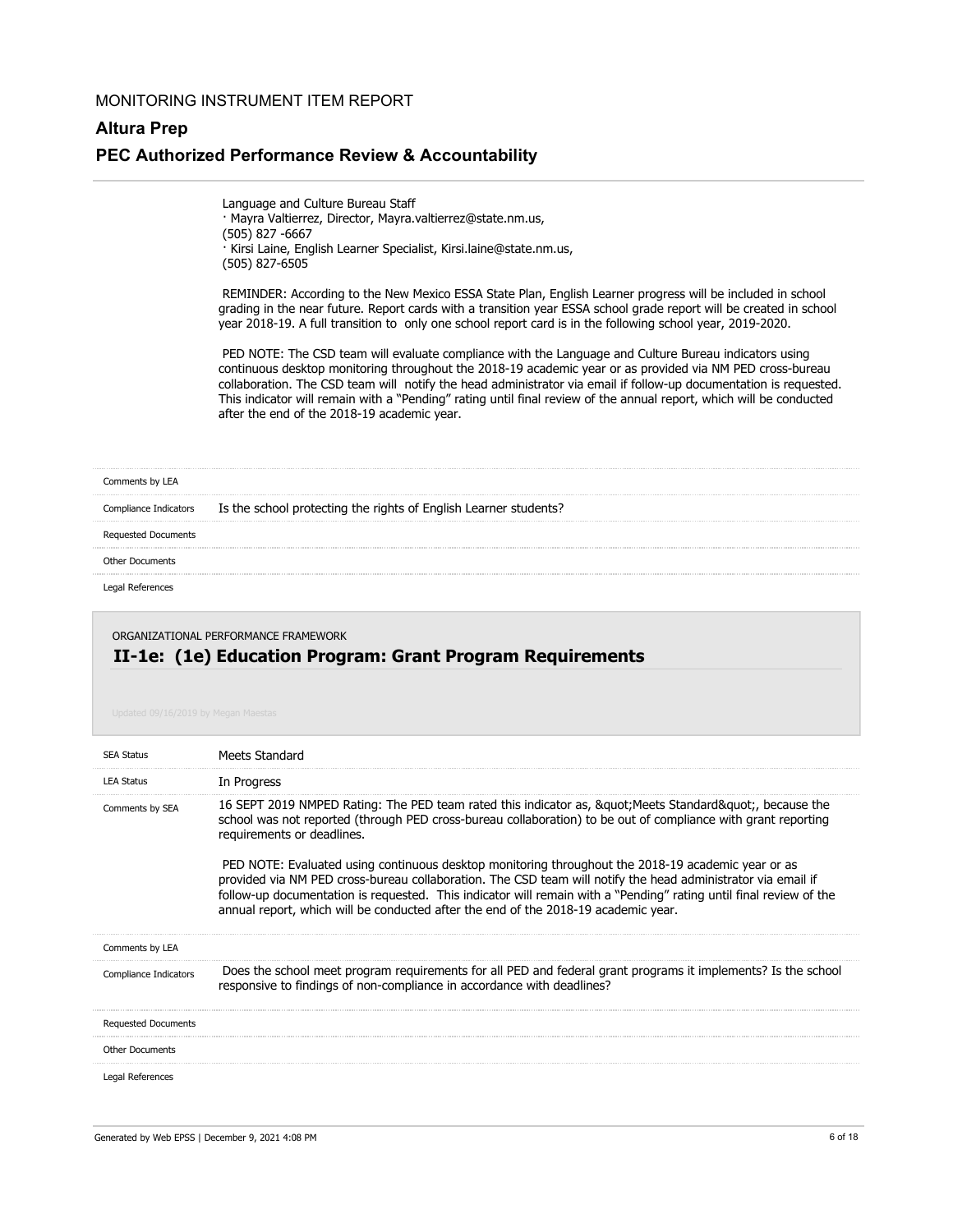## **Altura Prep**

## **PEC Authorized Performance Review & Accountability**

#### ORGANIZATIONAL PERFORMANCE FRAMEWORK

## **II-1f (site visit): (1f) Education Program: EPSS/NMDASH**

| <b>SEA Status</b>          | Not Applicable                                                                                                                                                                                                                                                                                                                                                                                                                                                                           |
|----------------------------|------------------------------------------------------------------------------------------------------------------------------------------------------------------------------------------------------------------------------------------------------------------------------------------------------------------------------------------------------------------------------------------------------------------------------------------------------------------------------------------|
| <b>LEA Status</b>          | In Progress                                                                                                                                                                                                                                                                                                                                                                                                                                                                              |
| Comments by SEA            | 13 NOV 2018 Site Visit:<br>Not applicable for Altura Preparatory Charter School, as the school is in its first year of operations and did not<br>receive a letter grade for the 2017-2018 academic year.<br>Requested Follow-Up: None present at this time.<br>PED NOTE: Only applicable for schools rated as Tier 3 or Tier 4 within the Academic Performance Framework,<br>earned an "F" school letter grade, identified as TSI, CSI, or MRI, or have to implement a PEC Academic CAP. |
| Comments by LEA            |                                                                                                                                                                                                                                                                                                                                                                                                                                                                                          |
| Compliance Indicators      | Does the school have an active core team engaged in the DASH process? Is the school implementing their annual<br>and 90-day plans, as evaluated through reviewing evidence and school/audit actions during the site visit?<br>(Only applicable for schools rated at Tier 3 or Tier 4 on Academic Performance Framework evaluation, that<br>earned an " F" school letter grade, or meeting criteria to be identified as TSI, CSI, or MRI, or have a<br>PFC Academic CAP                   |
| <b>Requested Documents</b> |                                                                                                                                                                                                                                                                                                                                                                                                                                                                                          |
| Other Documents            |                                                                                                                                                                                                                                                                                                                                                                                                                                                                                          |
| Legal References           |                                                                                                                                                                                                                                                                                                                                                                                                                                                                                          |
|                            | ORGANIZATIONAL PERFORMANCE FRAMEWORK                                                                                                                                                                                                                                                                                                                                                                                                                                                     |

# **II-2a: (2a) Financial Mgmt/Oversight: Compliance**

| <b>SEA Status</b> | Meets Standard                                                                                                                                                                                                                                                                                                                                                                                                                                                                                                                                                                                                                                                                                                                                                                                                                                                                                                                                                                                                                                                                              |
|-------------------|---------------------------------------------------------------------------------------------------------------------------------------------------------------------------------------------------------------------------------------------------------------------------------------------------------------------------------------------------------------------------------------------------------------------------------------------------------------------------------------------------------------------------------------------------------------------------------------------------------------------------------------------------------------------------------------------------------------------------------------------------------------------------------------------------------------------------------------------------------------------------------------------------------------------------------------------------------------------------------------------------------------------------------------------------------------------------------------------|
| <b>LEA Status</b> | In Progress                                                                                                                                                                                                                                                                                                                                                                                                                                                                                                                                                                                                                                                                                                                                                                                                                                                                                                                                                                                                                                                                                 |
| Comments by SEA   | 16 SEPT 2019 NMPED Rating: The PED team rated this indicator as, &guot Meets Standard&guot, because the<br>school was not (through PED cross-bureau collaboration) reported to be out of compliance with budget reporting<br>requirements or deadlines. Additionally, the school did not receive an FY18 Audit, given 2018-19 was the school's<br>first year of operations as a NM public charter school.<br>PED NOTE: Audit compliance not applicable for Altura Preparatory Charter School, as the school is in its first year<br>of operations and did not receive a financial audit for FY18. However, the CSD team will evaluate compliance with<br>all financial reporting using continuous desktop monitoring throughout the 2018-19 academic year or as provided<br>via NM PED cross-bureau collaboration. The CSD team will notify the head administrator via email if follow-up<br>documentation is requested. This indicator will remain with a "Pending" rating until final review of the annual<br>report, which will be conducted after the end of the 2018-19 academic year. |
| Comments by LEA   |                                                                                                                                                                                                                                                                                                                                                                                                                                                                                                                                                                                                                                                                                                                                                                                                                                                                                                                                                                                                                                                                                             |

Is the school meeting financial reporting and compliance requirements to any/all bureaus timely, including, but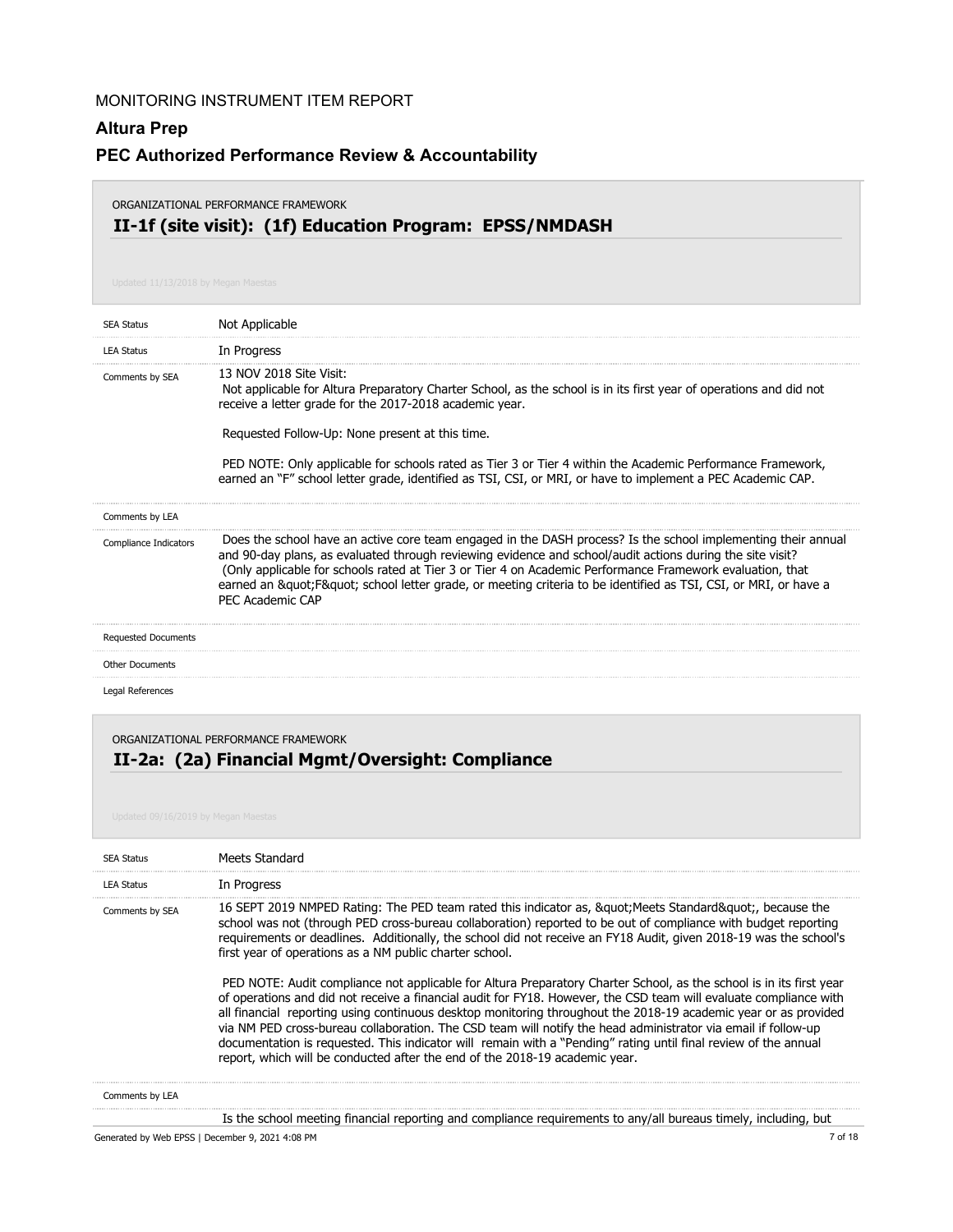#### **Altura Prep**

## **PEC Authorized Performance Review & Accountability**

not limited to, audit findings from PED Audit Bureau (if any), meeting all budget reporting deadlines, and no more than a .06 difference in reported and audited T&E? Compliance Indicators

Requested Documents

Other Documents

Legal References

ORGANIZATIONAL PERFORMANCE FRAMEWORK

## **II-2b: (2b) Financial Mgmt/Oversight: Acct. Principles**

| <b>SFA Status</b>          | Not Applicable                                                                                                                                                                                                               |
|----------------------------|------------------------------------------------------------------------------------------------------------------------------------------------------------------------------------------------------------------------------|
| LEA Status                 | In Progress                                                                                                                                                                                                                  |
| Comments by SEA            | PED NOTE: Audit compliance not applicable for Altura Preparatory Charter School, as the school is in its first year<br>of operations and did not receive a financial audit for FY18.                                         |
| Comments by LEA            |                                                                                                                                                                                                                              |
| Compliance Indicators      | Is the school following generally accepted accounting principles? Were there any material weaknesses or<br>significant internal control deficiencies, or findings related to waste, fraud, or abuse identified in the audit? |
| <b>Requested Documents</b> |                                                                                                                                                                                                                              |
| <b>Other Documents</b>     |                                                                                                                                                                                                                              |
| Legal References           |                                                                                                                                                                                                                              |

### **II-2c (site visit): (2c) Financial Mgmt/Oversight: Response to Audits** ORGANIZATIONAL PERFORMANCE FRAMEWORK

| <b>SEA Status</b>          | Not Applicable                                                                                                                                                                                                                                                   |
|----------------------------|------------------------------------------------------------------------------------------------------------------------------------------------------------------------------------------------------------------------------------------------------------------|
| <b>LEA Status</b>          | In Progress                                                                                                                                                                                                                                                      |
| Comments by SEA            | PED NOTE: Audit compliance not applicable for Altura Preparatory Charter School, as the school is in its first year<br>of operations and did not receive a financial audit for FY18.                                                                             |
| Comments by LEA            |                                                                                                                                                                                                                                                                  |
| Compliance Indicators      | Is the school responsive to audit findings? Is the school's last audit devoid of any multi-year repeat findings? Did<br>the school implement Audit CAPs as submitted, as evaluated through reviewing evidence and school/audit actions<br>during the site visit? |
| <b>Requested Documents</b> |                                                                                                                                                                                                                                                                  |
| <b>Other Documents</b>     |                                                                                                                                                                                                                                                                  |
| Legal References           |                                                                                                                                                                                                                                                                  |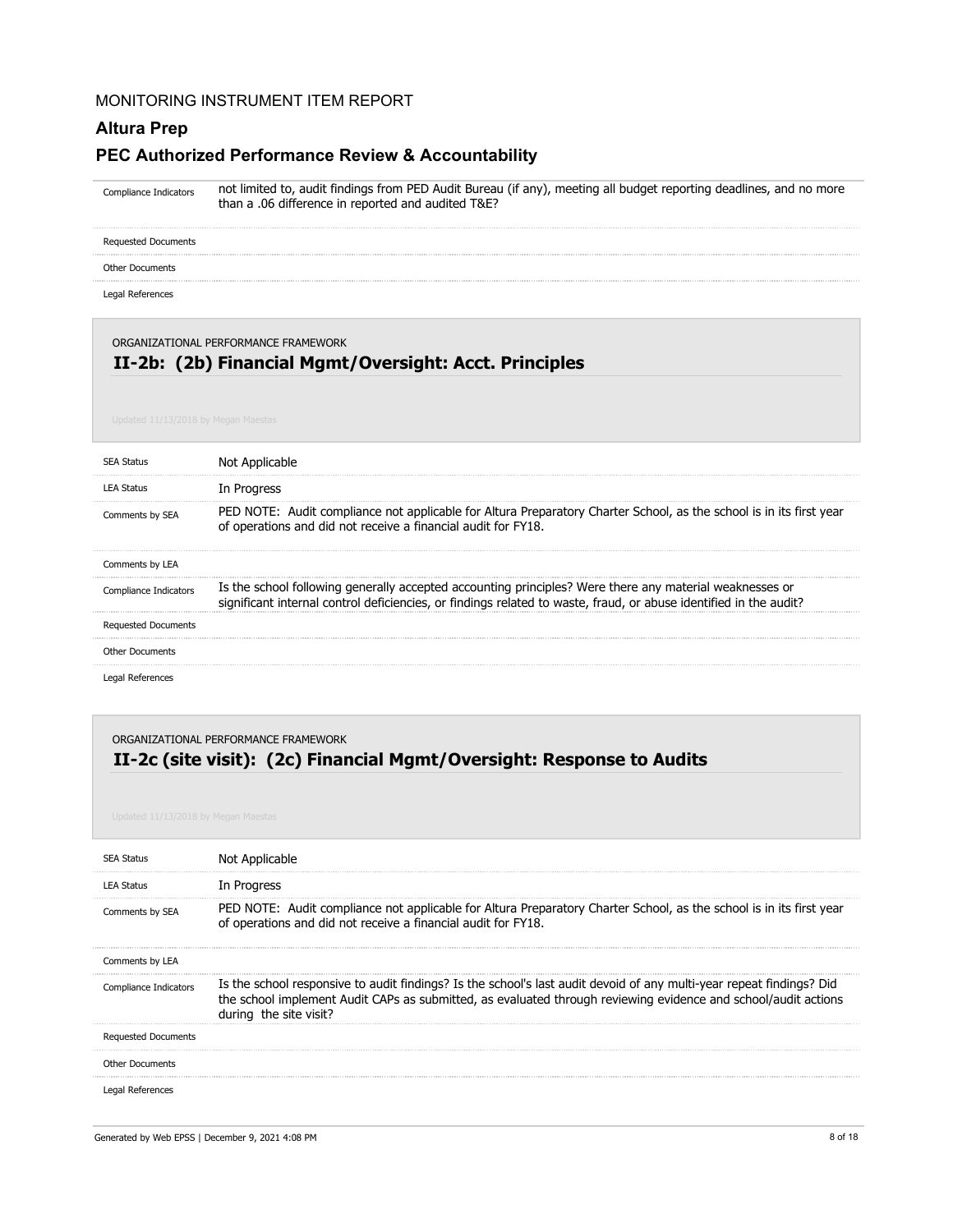# **Altura Prep PEC Authorized Performance Review & Accountability**

#### ORGANIZATIONAL PERFORMANCE FRAMEWORK

# **II-2d: (2d) Financial Mgmt/Oversight: Grant Funds Mgmt**

| <b>SEA Status</b>          | Meets Standard                                                                                                                                                                                                                                                                                                                                                                                                                                                                                                                                                                                                                                                                                       |
|----------------------------|------------------------------------------------------------------------------------------------------------------------------------------------------------------------------------------------------------------------------------------------------------------------------------------------------------------------------------------------------------------------------------------------------------------------------------------------------------------------------------------------------------------------------------------------------------------------------------------------------------------------------------------------------------------------------------------------------|
| <b>LEA Status</b>          | In Progress                                                                                                                                                                                                                                                                                                                                                                                                                                                                                                                                                                                                                                                                                          |
| Comments by SEA            | 16 SEPT 2019 NMPED Rating: The PED team rated this indicator as, & quot; Meets Standard & quot;, because the<br>school was not (through PED cross-bureau collaboration) reported to be out of compliance with managing grant<br>funding requirements or deadlines.<br>PED NOTE: Evaluated using continuous desktop monitoring throughout the 2018-19 academic year or as<br>provided via NM PED cross-bureau collaboration. The CSD team will notify the head administrator via email if<br>follow-up documentation is requested. This indicator will remain with a "Pending" rating until final review of the<br>annual report, which will be conducted after the end of the 2018-19 academic year. |
| Comments by LEA            |                                                                                                                                                                                                                                                                                                                                                                                                                                                                                                                                                                                                                                                                                                      |
| Compliance Indicators      | Is the school managing grant funds responsibly? Are at least 10% of RFRs submitted to the PED each quarter?<br>Did the school expend at least 99% of grant funds for all accounts without reversion?                                                                                                                                                                                                                                                                                                                                                                                                                                                                                                 |
| <b>Requested Documents</b> |                                                                                                                                                                                                                                                                                                                                                                                                                                                                                                                                                                                                                                                                                                      |
| <b>Other Documents</b>     |                                                                                                                                                                                                                                                                                                                                                                                                                                                                                                                                                                                                                                                                                                      |
| Legal References           |                                                                                                                                                                                                                                                                                                                                                                                                                                                                                                                                                                                                                                                                                                      |

## **II-2e: (2e) Financial Mgmt/Oversight: Fiscal Mgmt Staff** ORGANIZATIONAL PERFORMANCE FRAMEWORK

| <b>SEA Status</b> | Meets Standard                                                                                                                                                                                                                                                                                                                                                                                                              |
|-------------------|-----------------------------------------------------------------------------------------------------------------------------------------------------------------------------------------------------------------------------------------------------------------------------------------------------------------------------------------------------------------------------------------------------------------------------|
| <b>LEA Status</b> | In Progress                                                                                                                                                                                                                                                                                                                                                                                                                 |
| Comments by SEA   | 16 SEPT 2019 NMPED Rating: The PED team rated this indicator as, &guot Meets Standard&guot, because the<br>school employed a school business official and maintained a CPO continuously throughout the 2018-19 academic<br>year. Additionally, the school's governing board appeared to maintain proper membership on its Audit and<br>Finance committees.                                                                  |
|                   | 13 NOV 2018 Site Visit:<br>Licensed School Business Manager: The school identified Katie Rarick as its School Business Official. The PED<br>team observed K. Rarick's School Business Official license issued through NM PED with an expiration date of 30<br>JUN 2020.                                                                                                                                                     |
|                   | Chief Procurement Officer (CPO): The school identified Lucy Valenzuela as it CPO. The PED team observed L.<br>Valenzuela registered with the NM State Purchasing Division on 25 JUN 2018 and completed the reguired CPO<br>certification training on 26 APR 2018.                                                                                                                                                           |
|                   | Audit Committee: At the time of the site visit, the PED team observed the required six (6) individuals seated on<br>the Audit Committee. Per 22-8-13.3(D) § NMSA, "the Audit Committee must be compromised of six (6)<br>individuals; Two (2) board members, One (1) parent of a currently enrolled student, One (1) individual with a<br>financial background, the head administrator, and the school's business manager". |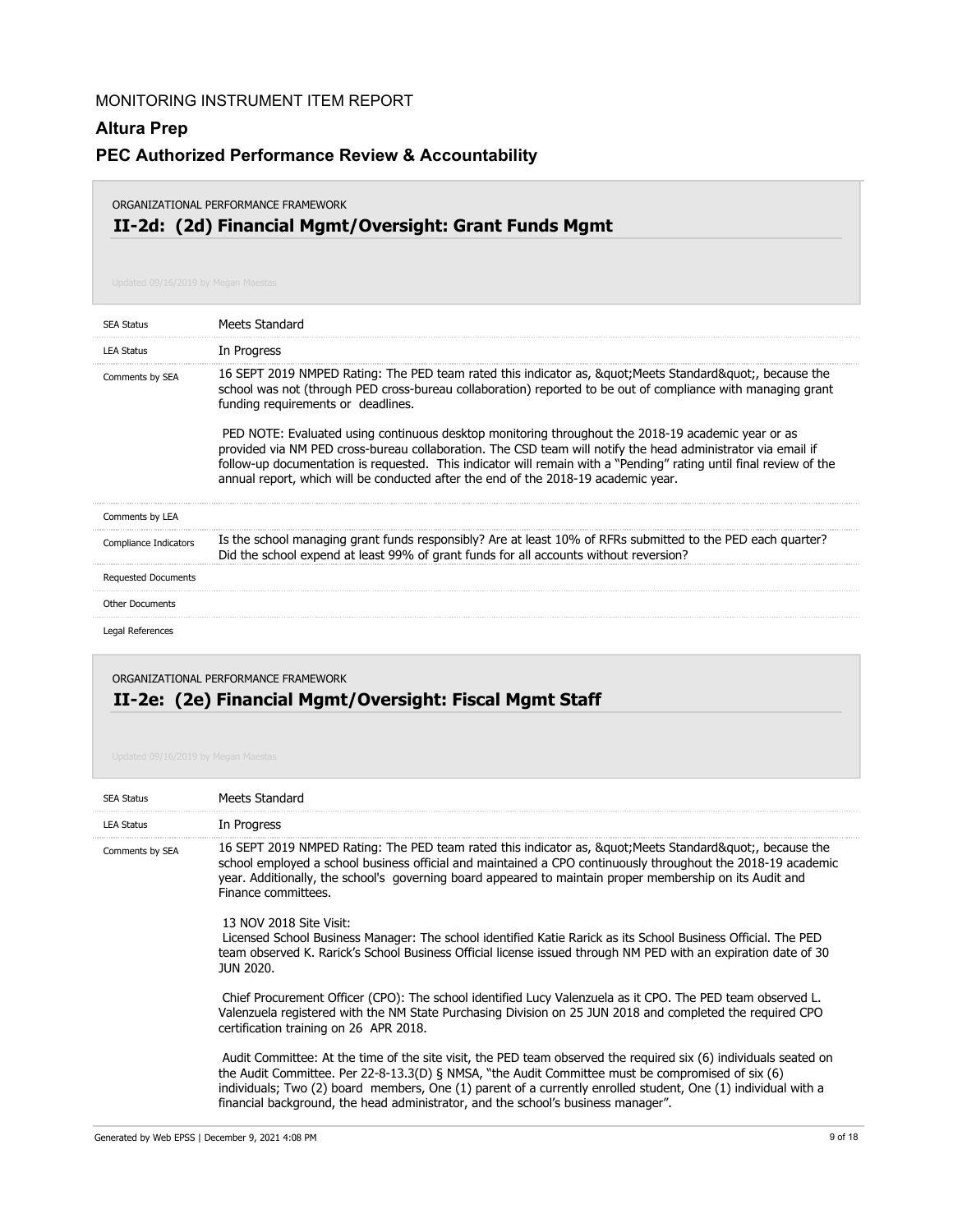#### **Altura Prep**

#### **PEC Authorized Performance Review & Accountability**

 Finance Committee: At the time of the site visit, the PED team observed four (4) individual seated on the finance committee to include, two (2) board members, the head administrator, and the school's business manager. Per 22 -8-13.2(B) § NMSA, "the Finance committee must be comprised of "at least two members of the board".

Requested Follow-Up: None present at this time.

 PED NOTE: Evaluated using continuous desktop monitoring throughout the 2018-19 academic year or as provided via NM PED cross-bureau collaboration. The CSD team will notify the head administrator via email if follow-up documentation is requested. This indicator will remain with a "Pending" rating until final review of the annual report, which will be conducted after the end of the 2018-19 academic year.

| Comments by LEA            |                                                                                                                                                                                                                                                                                                                                                         |
|----------------------------|---------------------------------------------------------------------------------------------------------------------------------------------------------------------------------------------------------------------------------------------------------------------------------------------------------------------------------------------------------|
| Compliance Indicators      | Is the school adequately staffed to ensure proper fiscal management with a licensed school business official and<br>certified State Procurement Officer? Does the Governing Board have the appropriate members represented in<br>each of the Audit and Finance Committees? Do the governing council's audit and finance committees meet as<br>required? |
| <b>Requested Documents</b> |                                                                                                                                                                                                                                                                                                                                                         |
|                            |                                                                                                                                                                                                                                                                                                                                                         |

Other Documents

Legal References

#### ORGANIZATIONAL PERFORMANCE FRAMEWORK

### **II-3a: (3a) Governance&Reporting: Governance Requirements**

| <b>SEA Status</b> | Meets Standard                                                                                                                                                                                                                                                                                                                                                                                                                                                                                                                                                                                                                                                                                                                                                                                                                                                                                                                                                                                                                                                                                                                                                                                                                                                                                                                                                                                                                                               |
|-------------------|--------------------------------------------------------------------------------------------------------------------------------------------------------------------------------------------------------------------------------------------------------------------------------------------------------------------------------------------------------------------------------------------------------------------------------------------------------------------------------------------------------------------------------------------------------------------------------------------------------------------------------------------------------------------------------------------------------------------------------------------------------------------------------------------------------------------------------------------------------------------------------------------------------------------------------------------------------------------------------------------------------------------------------------------------------------------------------------------------------------------------------------------------------------------------------------------------------------------------------------------------------------------------------------------------------------------------------------------------------------------------------------------------------------------------------------------------------------|
| <b>LEA Status</b> | In Progress                                                                                                                                                                                                                                                                                                                                                                                                                                                                                                                                                                                                                                                                                                                                                                                                                                                                                                                                                                                                                                                                                                                                                                                                                                                                                                                                                                                                                                                  |
| Comments by SEA   | 16 SEPT 2019 NMPED Rating: The PED team rated this indicator as, " Meets Standard", because the<br>school's governing board maintained proper membership and obtained all training requirements for the 2018-19<br>academic year. Additionally, with the information available to date, the school has not receive any OMA verified<br>complaints.                                                                                                                                                                                                                                                                                                                                                                                                                                                                                                                                                                                                                                                                                                                                                                                                                                                                                                                                                                                                                                                                                                           |
|                   | 28 AUG 2019 PED Note:<br>Governing Board Mandatory Training: Of the seven (7) seated governing board members, all seven (7) completed<br>all required training hours for 2018-2019. In addition, one (1) governing board member completed one (1) hour<br>above the minimum required training hours. One (1) new governing board member completed the 2-hour online<br>and/or the 7-hour Introductory Training. Please see attached analysis for the training-hour completion per<br>governing board member.<br>Change Notifications (Head Admin, Governing Board Members, etc): Please note that timely and complete<br>submission of packets for notifying the PEC of any changes will be rated in 2019-2020. Please see policies and<br>forms located at https://webnew.ped.state.nm.us/bureaus/public-education-commission/policies-and-<br>processes/amendment-request/<br>Governing Board Officers: Per NMSA § 22-5-7, Governing Boards are required to have three officers that fill the<br>positions of President, Vice-President, and Secretary (regardless of the title given). Please ensure that you have<br>these elected offices in place. This will be rated in the 2019-2020 annual report.<br>Governing Board Membership: Per NMSA § 22-8B-4, Governing Boards are required to maintain a board of at<br>least five (5) members at all times. This will be rated in the 2019-2020 annual report.<br>Requested Follow-Up: None at this time. |
|                   | 13 NOV 2018 Site Visit:                                                                                                                                                                                                                                                                                                                                                                                                                                                                                                                                                                                                                                                                                                                                                                                                                                                                                                                                                                                                                                                                                                                                                                                                                                                                                                                                                                                                                                      |

 Governance Council: At the time of the site visit, the PED team observed the school's Governance Council had seven (7) seated board members. Per 22-5-1 § NMSA "A local school board shall be composed of five qualified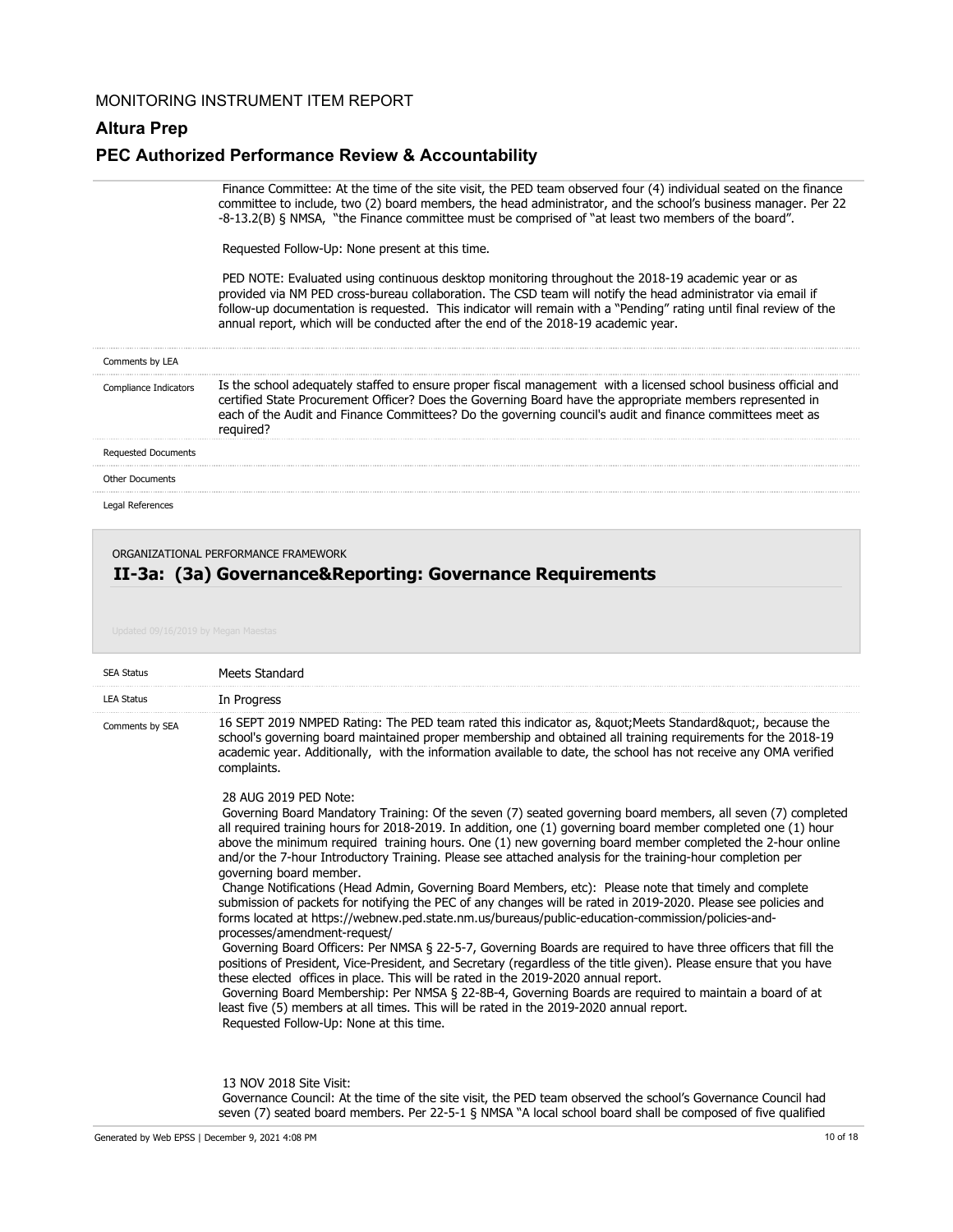## **Altura Prep**

## **PEC Authorized Performance Review & Accountability**

|                            | electors of the state residing within the school district".<br>Requested Follow-Up: None present at this time.                                                                                                                                                                                                                                                                                                                 |
|----------------------------|--------------------------------------------------------------------------------------------------------------------------------------------------------------------------------------------------------------------------------------------------------------------------------------------------------------------------------------------------------------------------------------------------------------------------------|
|                            | PED NOTE: Evaluated using continuous desktop monitoring throughout the 2018-19 academic year or as<br>provided via NM PED cross-bureau collaboration. The CSD team will notify the head administrator via email if<br>follow-up documentation is requested. This indicator will remain with a "Pending" rating until final review of the<br>annual report, which will be conducted after the end of the 2018-19 academic year. |
| Comments by LEA            |                                                                                                                                                                                                                                                                                                                                                                                                                                |
| Compliance Indicators      | Is the school's Governing Body complying with governance requirements? Does the school/Governing Body meet<br>membership requirements and comply with governance change policy? Do all members of the Governing Body<br>complete all required training? Have any OMA complaints been verified by the Attorney General's office?                                                                                                |
| <b>Requested Documents</b> |                                                                                                                                                                                                                                                                                                                                                                                                                                |
| <b>Other Documents</b>     |                                                                                                                                                                                                                                                                                                                                                                                                                                |
| Legal References           |                                                                                                                                                                                                                                                                                                                                                                                                                                |

| <b>SEA Status</b>          | Meets Standard                                                                                                                                                                                                                                                                                                                                                                                                                                                                                                                                                                                                                                                |
|----------------------------|---------------------------------------------------------------------------------------------------------------------------------------------------------------------------------------------------------------------------------------------------------------------------------------------------------------------------------------------------------------------------------------------------------------------------------------------------------------------------------------------------------------------------------------------------------------------------------------------------------------------------------------------------------------|
| <b>LEA Status</b>          | In Progress                                                                                                                                                                                                                                                                                                                                                                                                                                                                                                                                                                                                                                                   |
| Comments by SEA            | 13 NOV 2018 Site Visit:<br>Nepotism Policy: The PED team observed the school's anti-nepotism policy, maintained within the Board of<br>Trustee Policy binder. The policy appears to align with 10-16-3 § NMSA and 22-8B-5.2 § NMSA. At the time of the<br>site visit, the head administrator M. Stern stated the governing board has not approved nepotism waiver(s) for<br>the current academic year.<br>Conflict of Interest: The PED team observed the school's conflict of interest policy, maintained within the Board of<br>Trustee Policy binder. The policy appears to align with 22-8B-10 § NMSA.<br>Requested Follow-Up: None present at this time. |
| Comments by LEA            |                                                                                                                                                                                                                                                                                                                                                                                                                                                                                                                                                                                                                                                               |
| Compliance Indicators      | Is the school complying with nepotism and conflict of interest requirements? Are the school and governing board<br>free of nepotism and conflicts of interest?                                                                                                                                                                                                                                                                                                                                                                                                                                                                                                |
| <b>Requested Documents</b> |                                                                                                                                                                                                                                                                                                                                                                                                                                                                                                                                                                                                                                                               |
| <b>Other Documents</b>     |                                                                                                                                                                                                                                                                                                                                                                                                                                                                                                                                                                                                                                                               |
| Legal References           |                                                                                                                                                                                                                                                                                                                                                                                                                                                                                                                                                                                                                                                               |

ORGANIZATIONAL PERFORMANCE FRAMEWORK

# **II-3c: (3c) Governance&Reporting: Reporting Requirements**

#### SEA Status

Meets Standard

Generated by Web EPSS | December 9, 2021 4:08 PM 11 of 18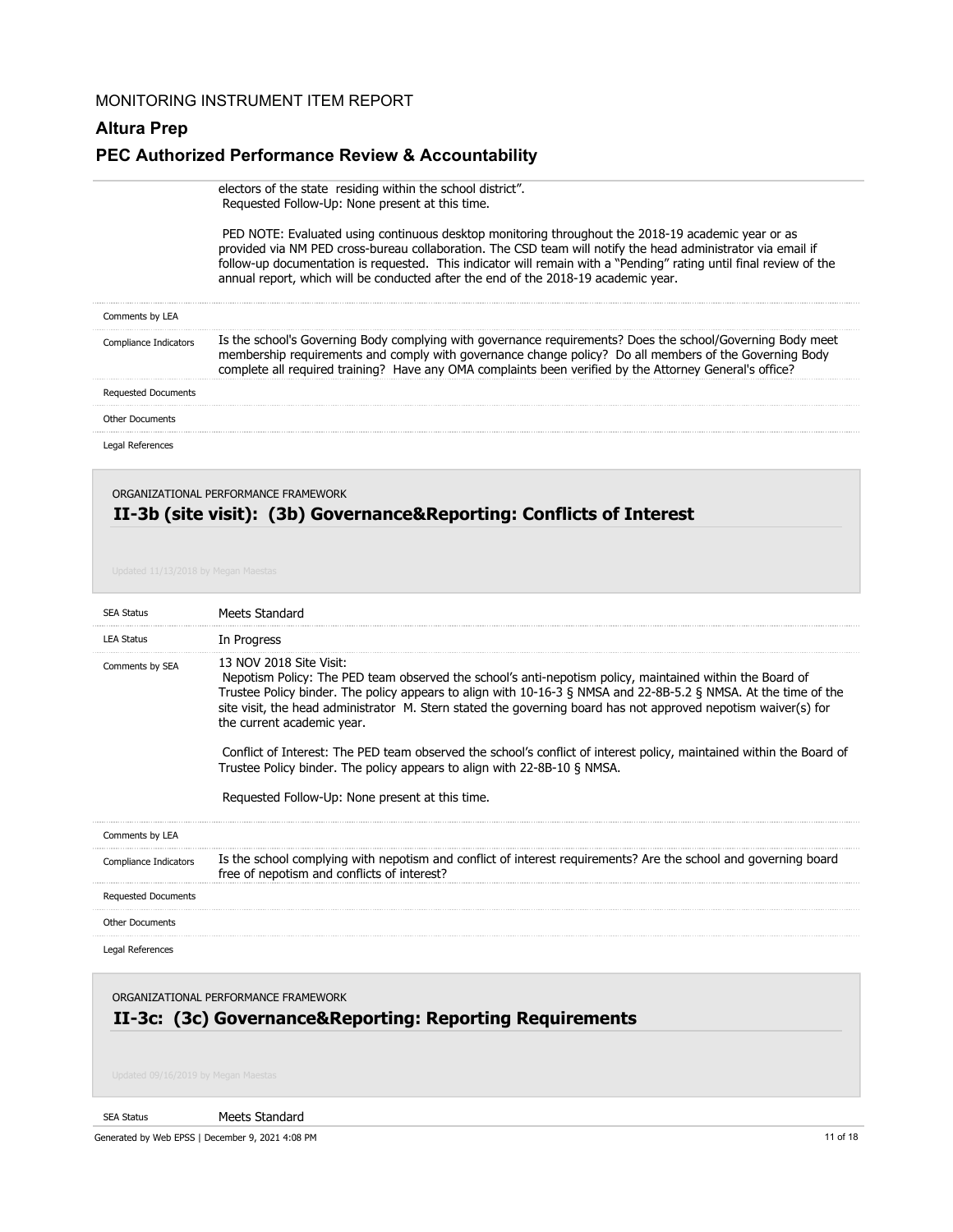## **Altura Prep**

## **PEC Authorized Performance Review & Accountability**

| <b>LEA Status</b>          | In Progress                                                                                                                                                                                                                                                                                                                                                                                                                                                                                                                                                                                                                                          |
|----------------------------|------------------------------------------------------------------------------------------------------------------------------------------------------------------------------------------------------------------------------------------------------------------------------------------------------------------------------------------------------------------------------------------------------------------------------------------------------------------------------------------------------------------------------------------------------------------------------------------------------------------------------------------------------|
| Comments by SEA            | 16 SEPT 2019 NMPED Rating: The PED team rated this indicator as, & quot; Meets Standard & quot;, because the<br>school was not reported (through PED cross-bureau collaboration) to be out of compliance with PED or PEC<br>reporting requirements or deadlines.                                                                                                                                                                                                                                                                                                                                                                                     |
|                            | PED NOTE: Evaluated using continuous desktop monitoring throughout the 2018-19 academic year or as<br>provided via NM PED cross-bureau collaboration. The PED team will observe at least one (1) of the school's<br>Governing Board meeting(s) in 2018-2019 and will provide feedback to the Governing Board, via the PEC-<br>Approved Governing<br>Board Observation Form. The CSD team will notify the head administrator via email if follow-up documentation is<br>requested. This indicator will remain with a "Pending" rating until final review of the annual report, which will be<br>conducted after the end of the 2018-19 academic year. |
| Comments by LEA            |                                                                                                                                                                                                                                                                                                                                                                                                                                                                                                                                                                                                                                                      |
| Compliance Indicators      | Does the school comply with reporting deadlines from the PED, PEC, and other state agencies? This includes a<br>response to the PEC-Approved Governing Body Observation Form.                                                                                                                                                                                                                                                                                                                                                                                                                                                                        |
| <b>Requested Documents</b> |                                                                                                                                                                                                                                                                                                                                                                                                                                                                                                                                                                                                                                                      |
| <b>Other Documents</b>     |                                                                                                                                                                                                                                                                                                                                                                                                                                                                                                                                                                                                                                                      |
| Legal References           |                                                                                                                                                                                                                                                                                                                                                                                                                                                                                                                                                                                                                                                      |

ORGANIZATIONAL PERFORMANCE FRAMEWORK

# **II-4a: 4a) Students&Employees: Student Rights**

| <b>SEA Status</b> | Working to Meet Standard                                                                                                                                                                                                                                                                                                                                                                                                                                                                                                                                                                                                                                                                  |
|-------------------|-------------------------------------------------------------------------------------------------------------------------------------------------------------------------------------------------------------------------------------------------------------------------------------------------------------------------------------------------------------------------------------------------------------------------------------------------------------------------------------------------------------------------------------------------------------------------------------------------------------------------------------------------------------------------------------------|
| <b>LEA Status</b> | In Progress                                                                                                                                                                                                                                                                                                                                                                                                                                                                                                                                                                                                                                                                               |
| Comments by SEA   | 16 SEPT 2019 NMPED Rating: The PED team rated this indicator as, " Working to Meet Standard"<br>because the school provided the requested follow-up, as outlined below. Specifically, the school provided its<br>governing board approved McKinney Vento dispute resolution policy that clearly outlines the progressing levels of<br>dispute, to include the governing board; and as a result, instituted remedies to show compliance with or prompt<br>movement toward compliance with the law.                                                                                                                                                                                         |
|                   | 13 NOV 2018 Site Visit:<br>McKinney-Vento Act: The PED team observed the school's McKinney-Vento dispute resolution policy via the<br>school's Board of Trustee Policy binder. It is recommended the<br>governing board revise this policy to include an additional resolution step between the school's head<br>administrator and the NM PED State Homeless Liaison. The school's Governing Board should be the second step<br>for the dispute resolution processes, before transferring the dispute to the NM PED State Homeless Liaison.<br>During the Spring 2019 site visit, the PED team will verify if the school's McKinney-Vento liaison has completed all<br>required training. |
|                   | Requested Follow-Up: Within 30 days of the release of this report, (31 DEC 2018), the school must provide<br>through the Web-EPSS indicator evidence of a revised McKinney-Vento dispute resolution policy to include the<br>Governing Board as the second step in the resolution process.                                                                                                                                                                                                                                                                                                                                                                                                |
|                   | PED NOTE: Evaluated using continuous desktop monitoring throughout the 2018-19 academic year or as<br>provided via NM PED cross-bureau collaboration. The CSD team will notify the head administrator via email if<br>follow-up documentation is requested. This indicator will remain with a "Pending" rating until final review of the<br>annual report, which will be conducted after the end of the 2018-19 academic year.                                                                                                                                                                                                                                                            |
|                   |                                                                                                                                                                                                                                                                                                                                                                                                                                                                                                                                                                                                                                                                                           |

Comments by LEA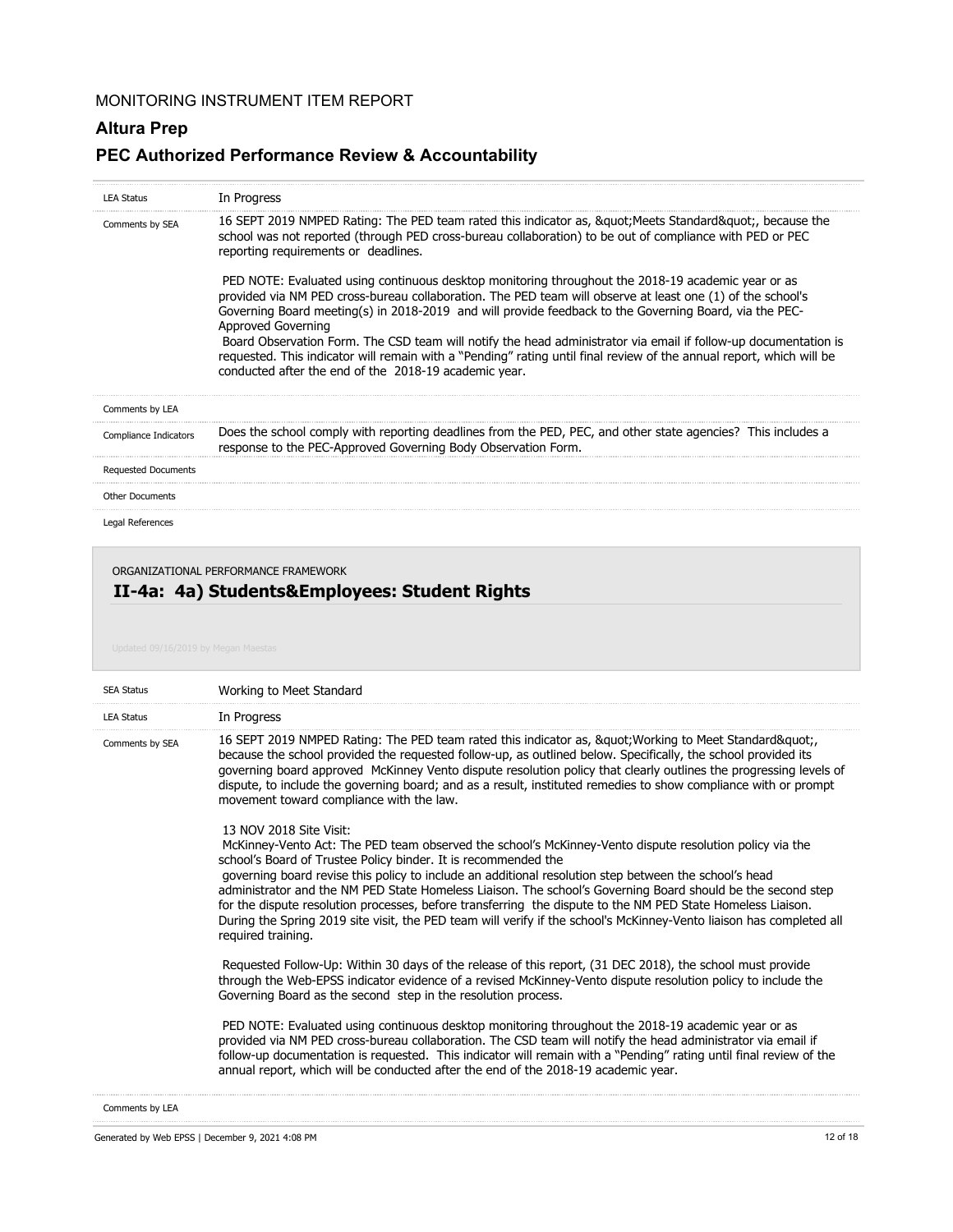### **Altura Prep**

#### **PEC Authorized Performance Review & Accountability**

Is the school meeting protecting the rights of all students, including maintaining fair lottery, admissions, enrollment and discipline practices? Does the school comply with the McKinney Vento Act? Does the school have, and comply with a board-approved complaint policy and dispute resolution process? Compliance Indicators

Requested Documents

Other Documents

Legal References

ORGANIZATIONAL PERFORMANCE FRAMEWORK

#### **II-4b (site visit): 4b) Students&Employees: Attendance & Enrollment**

| <b>SEA Status</b>          | Meets Standard                                                                                                                                                                                                                                                                                                                                                                                                                                                                                                                                                                                                                                                                                                                                                                                                                                                                                                                                                                                                                                                                                                                                                                                                                                                                                                                                                                                                                                                                                                                                                                                                                                                                    |
|----------------------------|-----------------------------------------------------------------------------------------------------------------------------------------------------------------------------------------------------------------------------------------------------------------------------------------------------------------------------------------------------------------------------------------------------------------------------------------------------------------------------------------------------------------------------------------------------------------------------------------------------------------------------------------------------------------------------------------------------------------------------------------------------------------------------------------------------------------------------------------------------------------------------------------------------------------------------------------------------------------------------------------------------------------------------------------------------------------------------------------------------------------------------------------------------------------------------------------------------------------------------------------------------------------------------------------------------------------------------------------------------------------------------------------------------------------------------------------------------------------------------------------------------------------------------------------------------------------------------------------------------------------------------------------------------------------------------------|
| <b>LEA Status</b>          | In Progress                                                                                                                                                                                                                                                                                                                                                                                                                                                                                                                                                                                                                                                                                                                                                                                                                                                                                                                                                                                                                                                                                                                                                                                                                                                                                                                                                                                                                                                                                                                                                                                                                                                                       |
| Comments by SEA            | 16 SEPT 2019 NMPED Rating: The PED team rated this indicator as, " Meets Standard", because the<br>school demonstrated the following:<br>1) an average attendance rate of 94.6% throughout the 2018-19 academic; AND<br>2) maintained at least 70% of enrolled students between the 40-day and 120-day reporting periods. Specifically,<br>the school's 40-Day enrollment was reported at 61 students and 120-day enrollment was reported at 57 students.<br>FYI- given 2018-19 was the first year of operations for the school, recurrent enrollment was not applicable.<br>13 NOV 2018 Site Visit:<br>Attendance: The PED team reviewed the school's attendance policy, located within the Board of Trustee Policy<br>binder, that appears to aligns with the Compulsory School Attendance Law. The PED team reviewed the school's 5<br>-day and 10-day unexcused absence parental notification and letter templates that appear to align with 22-12-9 §<br>NMSA. The team also observed the school's parental letter of concern for "Tardies and Un/Excused Absences",<br>that communicates to parents the importance of daily attendance at school as well as timely attendance to avoid<br>distribution to the student's academic success.<br>PED NOTE: Evaluated using continuous desktop monitoring throughout the 2018-19 academic year or as<br>provided via NM PED cross-bureau collaboration. The CSD team will notify the head administrator via email if<br>follow-up documentation is requested. This indicator will remain with a "Pending" rating until final review of the<br>annual report, which will be conducted after the end of the 2018-19 academic year. |
| Comments by LEA            |                                                                                                                                                                                                                                                                                                                                                                                                                                                                                                                                                                                                                                                                                                                                                                                                                                                                                                                                                                                                                                                                                                                                                                                                                                                                                                                                                                                                                                                                                                                                                                                                                                                                                   |
| Compliance Indicators      | Does the school meet attendance, retention, and recurrent enrollment goals for students?<br>•Meets 95% attendance rate or demonstrates successful efforts to improve attendance<br>•Maintains 80% retention of enrolled students until end of year (Students who leave prior to the end of the year<br>as graduates, completers, or earned GED are counted as retained.)<br>. Retains at least 70% of students eligible to reenroll between school years                                                                                                                                                                                                                                                                                                                                                                                                                                                                                                                                                                                                                                                                                                                                                                                                                                                                                                                                                                                                                                                                                                                                                                                                                          |
| <b>Requested Documents</b> |                                                                                                                                                                                                                                                                                                                                                                                                                                                                                                                                                                                                                                                                                                                                                                                                                                                                                                                                                                                                                                                                                                                                                                                                                                                                                                                                                                                                                                                                                                                                                                                                                                                                                   |
| <b>Other Documents</b>     |                                                                                                                                                                                                                                                                                                                                                                                                                                                                                                                                                                                                                                                                                                                                                                                                                                                                                                                                                                                                                                                                                                                                                                                                                                                                                                                                                                                                                                                                                                                                                                                                                                                                                   |
| Legal References           |                                                                                                                                                                                                                                                                                                                                                                                                                                                                                                                                                                                                                                                                                                                                                                                                                                                                                                                                                                                                                                                                                                                                                                                                                                                                                                                                                                                                                                                                                                                                                                                                                                                                                   |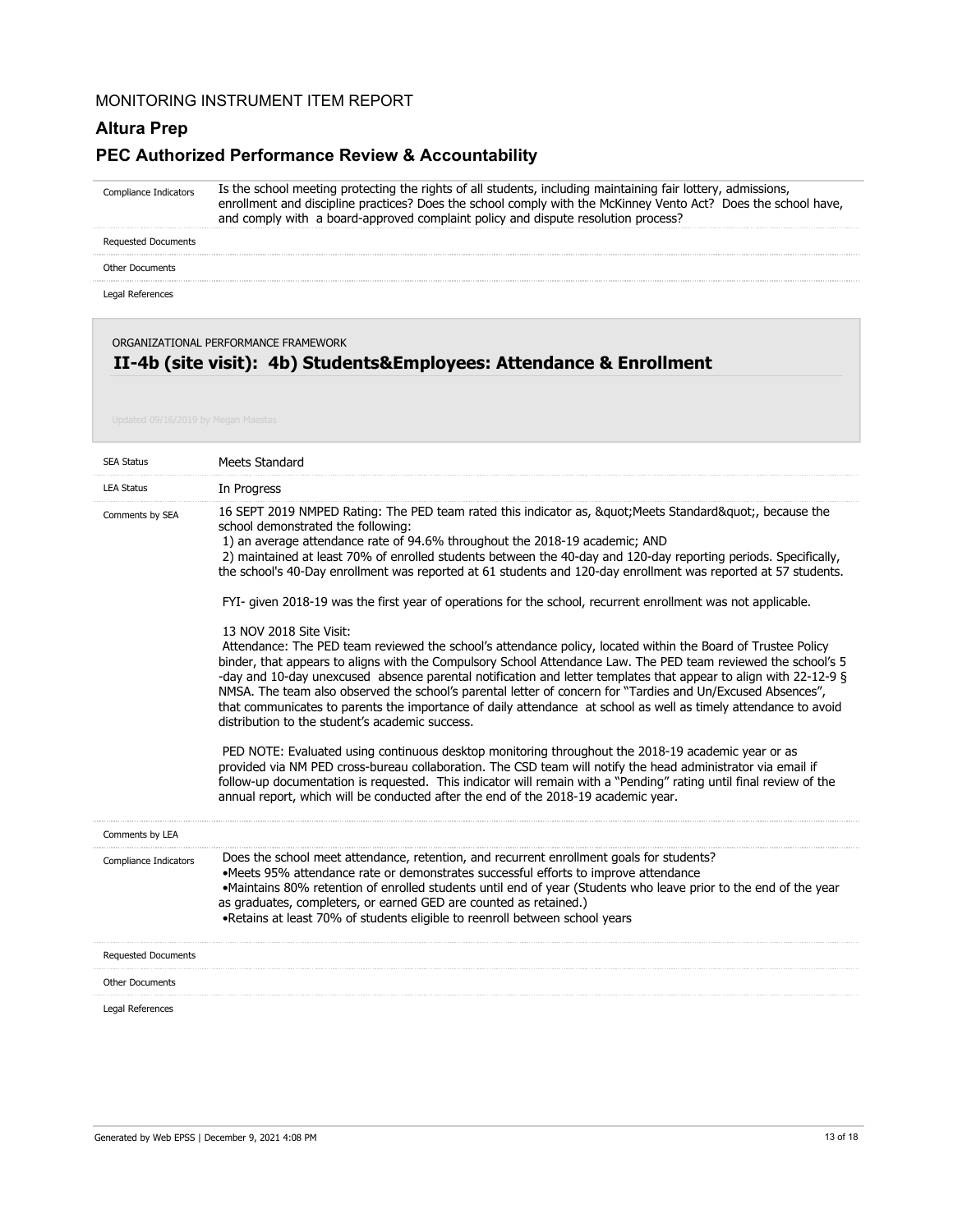### **Altura Prep**

### **PEC Authorized Performance Review & Accountability**

#### ORGANIZATIONAL PERFORMANCE FRAMEWORK

# **II-4c (site visit): 4c)Students&Employees:StaffCredentialRequirements**

| <b>SEA Status</b>          | Working to Meet Standard                                                                                                                                                                                                                                                                                                                                              |
|----------------------------|-----------------------------------------------------------------------------------------------------------------------------------------------------------------------------------------------------------------------------------------------------------------------------------------------------------------------------------------------------------------------|
| <b>LEA Status</b>          | In Progress                                                                                                                                                                                                                                                                                                                                                           |
| Comments by SEA            | 16 SEPT 2019 NMPED Rating: The PED team rated this indicator as, " Working To Meet Standard"<br>because the school provided the requested follow-up, as outlines below. Specifically, the school provided evidence<br>of the three (3) educator licensure certificates requested; and as a result, instituted remedies to show compliance<br>with all applicable law. |
|                            | 13 NOV 2018 Site Visit:<br>Licensure: The PED team reviewed all licensed staff files, to include the head administrators and contracted<br>vendors. At the time of the site visit, all licensed staff files had the NM PED issued Licensure certificate, except<br>for: Lissa Hines, Jenn Andes, and Greta Jarobe.                                                    |
|                            | Child Abuse Training: The PED team reviewed all licensed staff files. All staff files contained training certificates.                                                                                                                                                                                                                                                |
|                            | Requested Follow-Up: Within 30 days of the release of this report, (31 DEC 2018), the school must provide<br>through the Web-EPSS indictor evidence of current licensure certificates for: Lissa Hines, Jenn Andes, and Greta<br>Jarobe.                                                                                                                              |
| Comments by LEA            |                                                                                                                                                                                                                                                                                                                                                                       |
| Compliance Indicators      | Is the school meeting teacher and other staff credentialing requirements? All employees are appropriately licensed<br>and past discrepancies have been addressed. This includes waivers and alternative licensure.                                                                                                                                                    |
| <b>Requested Documents</b> |                                                                                                                                                                                                                                                                                                                                                                       |
| <b>Other Documents</b>     |                                                                                                                                                                                                                                                                                                                                                                       |
| Legal References           |                                                                                                                                                                                                                                                                                                                                                                       |

#### ORGANIZATIONAL PERFORMANCE FRAMEWORK

## **II-4d (site visit): 4d) Students&Employees: Employee Rights**

| <b>SEA Status</b> | Meets Standard                                                                                                                                                                                                                                                                                                                                                                                                                                                                                                                                                                                                                                                                                                                                             |
|-------------------|------------------------------------------------------------------------------------------------------------------------------------------------------------------------------------------------------------------------------------------------------------------------------------------------------------------------------------------------------------------------------------------------------------------------------------------------------------------------------------------------------------------------------------------------------------------------------------------------------------------------------------------------------------------------------------------------------------------------------------------------------------|
| <b>LEA Status</b> | In Progress                                                                                                                                                                                                                                                                                                                                                                                                                                                                                                                                                                                                                                                                                                                                                |
| Comments by SEA   | 16 SEPT 2019 NMPED Rating: The PED team rated this indicator as, &guot Meets Standard&guot, because the<br>school was not reported (through PED cross-bureau collaboration) to be out of<br>compliance with meeting the employee rights, School Personnel Act, or Charter School Act.<br>13 NOV 2018 Site Visit:<br>The PED team reviewed all licensed staff files. All files contained current and signed contract(s). The school's<br>salary schedule met or exceeded the minimum teacher salaries established by NM PED.<br>PDP: All licensed teachers had the initial teacher goals developed for their annual PDP processes through<br>NMTeach.<br>PED NOTE: Evaluated using continuous desktop monitoring throughout the 2018-19 academic year or as |
|                   | provided via NM PED cross-bureau collaboration. The CSD team will notify the head administrator via email if                                                                                                                                                                                                                                                                                                                                                                                                                                                                                                                                                                                                                                               |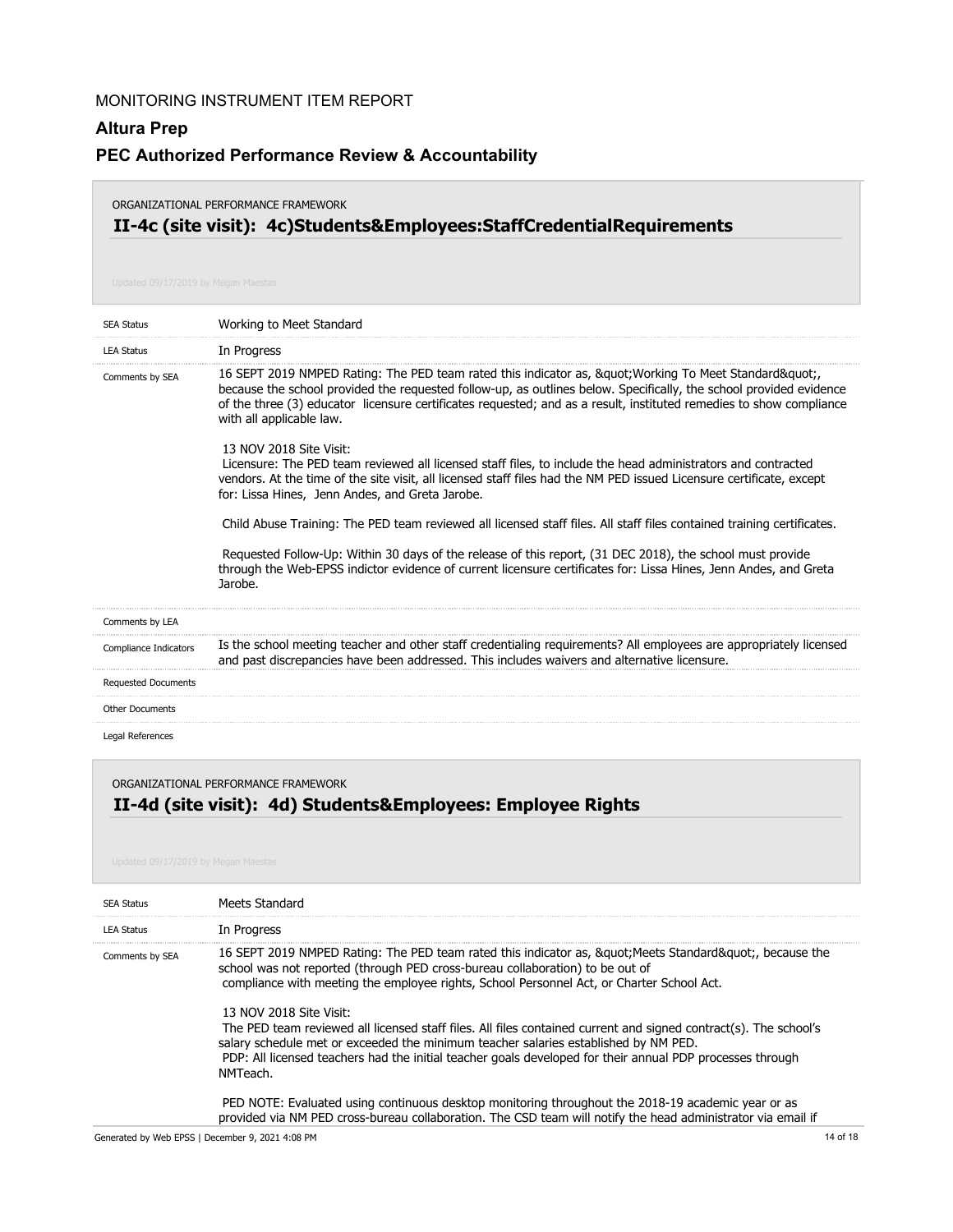#### **Altura Prep**

#### **PEC Authorized Performance Review & Accountability**

|                                      | follow-up documentation is requested. This indicator will remain with a "Pending" rating until final review of the<br>annual report, which will be conducted after the end of the 2018-19 academic year.                                                                                                                                                                                                                                                        |
|--------------------------------------|-----------------------------------------------------------------------------------------------------------------------------------------------------------------------------------------------------------------------------------------------------------------------------------------------------------------------------------------------------------------------------------------------------------------------------------------------------------------|
| Comments by LEA                      |                                                                                                                                                                                                                                                                                                                                                                                                                                                                 |
| Compliance Indicators                | Is the school respecting employee rights, including, but not limited to, completion and submission of NMTEACH<br>evaluations and observations, personnel files contain signed NMTEACH reports and teacher contracts, the School<br>Personnel Act, Charter School Act, FMLA, ADA, etc? Does the school have an established salary schedule that is in<br>compliance with minimum teacher salaries? Does the school have adequate mentorship for novice teachers? |
| <b>Requested Documents</b>           |                                                                                                                                                                                                                                                                                                                                                                                                                                                                 |
| <b>Other Documents</b>               |                                                                                                                                                                                                                                                                                                                                                                                                                                                                 |
| Legal References                     |                                                                                                                                                                                                                                                                                                                                                                                                                                                                 |
| ORGANIZATIONAL PERFORMANCE FRAMEWORK |                                                                                                                                                                                                                                                                                                                                                                                                                                                                 |

# **II-4e (site visit): 4e) Students&Employees: Background Checks & Ethics**

| <b>SEA Status</b>          | Meets Standard                                                                                                                                                                                                                                                                                                                                                                                                                 |
|----------------------------|--------------------------------------------------------------------------------------------------------------------------------------------------------------------------------------------------------------------------------------------------------------------------------------------------------------------------------------------------------------------------------------------------------------------------------|
| <b>LEA Status</b>          | In Progress                                                                                                                                                                                                                                                                                                                                                                                                                    |
| Comments by SEA            | 16 SEPT 2019 NMPED Rating: The PED team rated this indicator as, & quot; Meets Standard & quot;, because the<br>school obtained compliant background checks for all licensed personnel.                                                                                                                                                                                                                                        |
|                            | 13 NOV 2018 Site Visit:<br>The PED team reviewed all licensed and non-licensed staff files. All files contained legally compliant background<br>checks.                                                                                                                                                                                                                                                                        |
|                            | PED NOTE: Evaluated using continuous desktop monitoring throughout the 2018-19 academic year or as<br>provided via NM PED cross-bureau collaboration. The CSD team will notify the head administrator via email if<br>follow-up documentation is requested. This indicator will remain with a "Pending" rating until final review of the<br>annual report, which will be conducted after the end of the 2018-19 academic year. |
| Comments by LEA            |                                                                                                                                                                                                                                                                                                                                                                                                                                |
| Compliance Indicators      | Is the school completing required background checks and reporting ethical violations? Does the school maintain<br>legally compliant background checks for all staff files including substitutes, contracted service providers, and<br>anyone with unsupervised access to students? Are incidents of violations of teacher/licensed staff ethical rules or<br>criminal convictions reported to the PED by the school?           |
| <b>Requested Documents</b> |                                                                                                                                                                                                                                                                                                                                                                                                                                |
| <b>Other Documents</b>     |                                                                                                                                                                                                                                                                                                                                                                                                                                |
| Legal References           |                                                                                                                                                                                                                                                                                                                                                                                                                                |

ORGANIZATIONAL PERFORMANCE FRAMEWORK

## **II-5a: 5a) School Environment: Facilities Requirements**

#### SEA Status

Meets Standard

Generated by Web EPSS | December 9, 2021 4:08 PM 15 of 18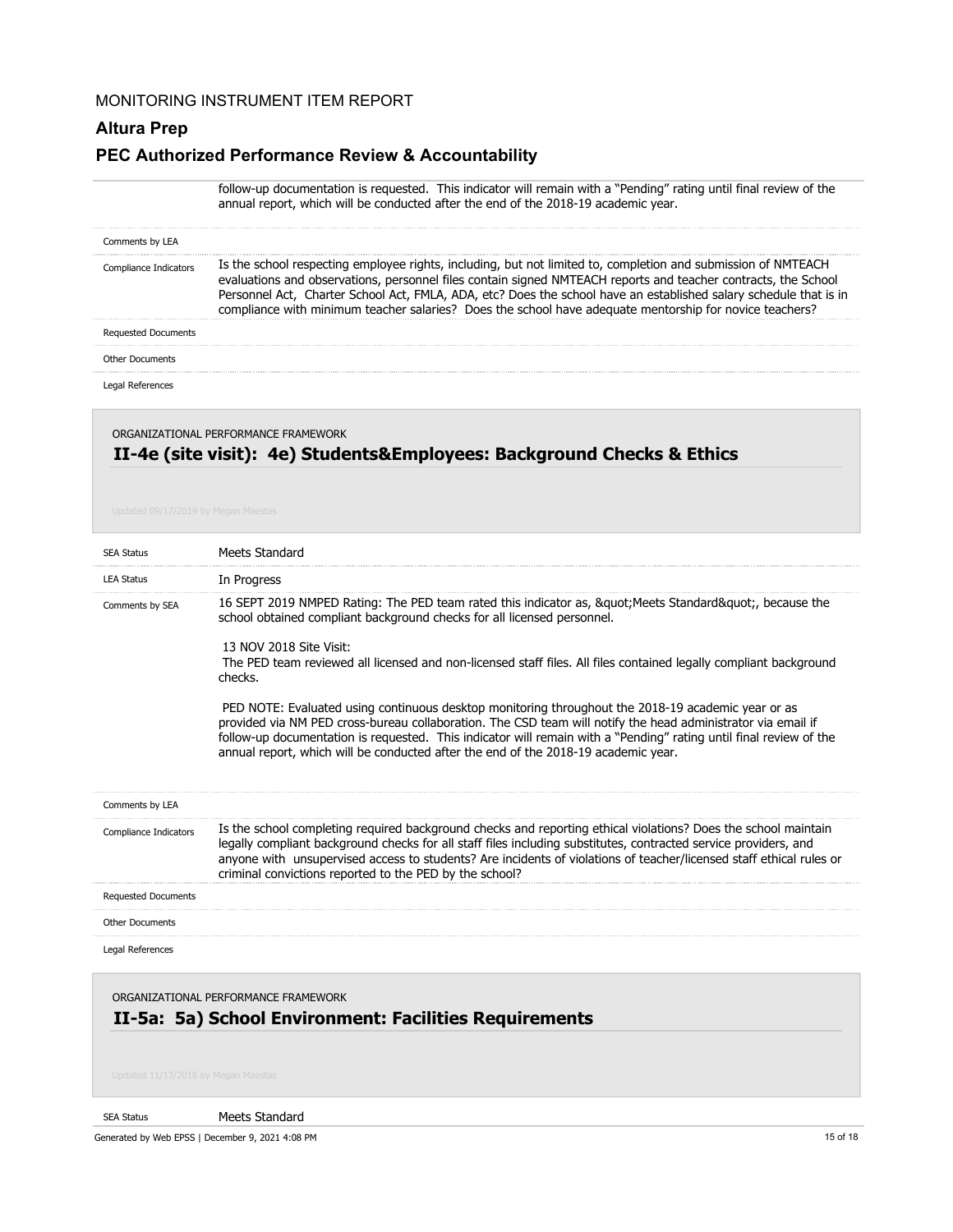## **Altura Prep**

## **PEC Authorized Performance Review & Accountability**

| <b>LEA Status</b>          | In Progress                                                                                                                                                                                                                                                                                                                                                                                                                                                                                                                                                                                                                                                               |
|----------------------------|---------------------------------------------------------------------------------------------------------------------------------------------------------------------------------------------------------------------------------------------------------------------------------------------------------------------------------------------------------------------------------------------------------------------------------------------------------------------------------------------------------------------------------------------------------------------------------------------------------------------------------------------------------------------------|
| Comments by SEA            | 13 NOV 2018 Site Visit:<br>The PED team observed the school's E-Occupancy certificate hanging in the front offices, dated 09 AUG 2018.<br>The PED team reviewed the school's condition index letter provided by PSFA, dated 20 APR 2018. The team<br>observed the school's most current fire inspection, conducted by the City of Albuguergue Fire Department on 08<br>AUG 2018. At the time of the site visit, the school had not applied pesticides to the new school building. However,<br>the school utilizes the "Integrated Pest Management in Schools" method of application of pesticide on school<br>grounds.<br>Requested Follow-up: None present at this time. |
| Comments by LEA            |                                                                                                                                                                                                                                                                                                                                                                                                                                                                                                                                                                                                                                                                           |
| Compliance Indicators      | Is the school complying with facilities requirements, including but not limited to, E-occupancy, facility condition<br>index, building leasing/ownership, fire inspections, ADA, written records of pesticides? Does the school notify PEC<br>prior to any changes in facilities?                                                                                                                                                                                                                                                                                                                                                                                         |
| <b>Requested Documents</b> |                                                                                                                                                                                                                                                                                                                                                                                                                                                                                                                                                                                                                                                                           |
| <b>Other Documents</b>     |                                                                                                                                                                                                                                                                                                                                                                                                                                                                                                                                                                                                                                                                           |
| Legal References           |                                                                                                                                                                                                                                                                                                                                                                                                                                                                                                                                                                                                                                                                           |

#### ORGANIZATIONAL PERFORMANCE FRAMEWORK

# **II-5b: 5b) School Environment:Transportation Requirements**

| <b>SEA Status</b>          | Not Applicable                                                                                                                                                                                                                                                                                                                                                                                                                                                                                                                                                                                                                   |
|----------------------------|----------------------------------------------------------------------------------------------------------------------------------------------------------------------------------------------------------------------------------------------------------------------------------------------------------------------------------------------------------------------------------------------------------------------------------------------------------------------------------------------------------------------------------------------------------------------------------------------------------------------------------|
| <b>LEA Status</b>          | In Progress                                                                                                                                                                                                                                                                                                                                                                                                                                                                                                                                                                                                                      |
| Comments by SEA            | 16 SEPT 2019 NMPED Rating: The PED team rated this indicator as, &guot Not Applicable&guot, because the<br>school did not provide transportation services during the first year of operations.<br>PED NOTE: Evaluated using continuous desktop monitoring throughout the 2018-19 academic year or as<br>provided via NM PED cross-bureau collaboration. The CSD team will notify the head administrator via email if<br>follow-up documentation is requested. This indicator will remain with a "Pending" rating until final review of the<br>annual report, which will be conducted after the end of the 2018-19 academic year. |
| Comments by LEA            |                                                                                                                                                                                                                                                                                                                                                                                                                                                                                                                                                                                                                                  |
| Compliance Indicators      | Is the school complying with transportation requirements?                                                                                                                                                                                                                                                                                                                                                                                                                                                                                                                                                                        |
| <b>Requested Documents</b> |                                                                                                                                                                                                                                                                                                                                                                                                                                                                                                                                                                                                                                  |
| <b>Other Documents</b>     |                                                                                                                                                                                                                                                                                                                                                                                                                                                                                                                                                                                                                                  |
| Legal References           |                                                                                                                                                                                                                                                                                                                                                                                                                                                                                                                                                                                                                                  |

### ORGANIZATIONAL PERFORMANCE FRAMEWORK

## **II-5c (site visit): 5c) School Environment: Health & Safety**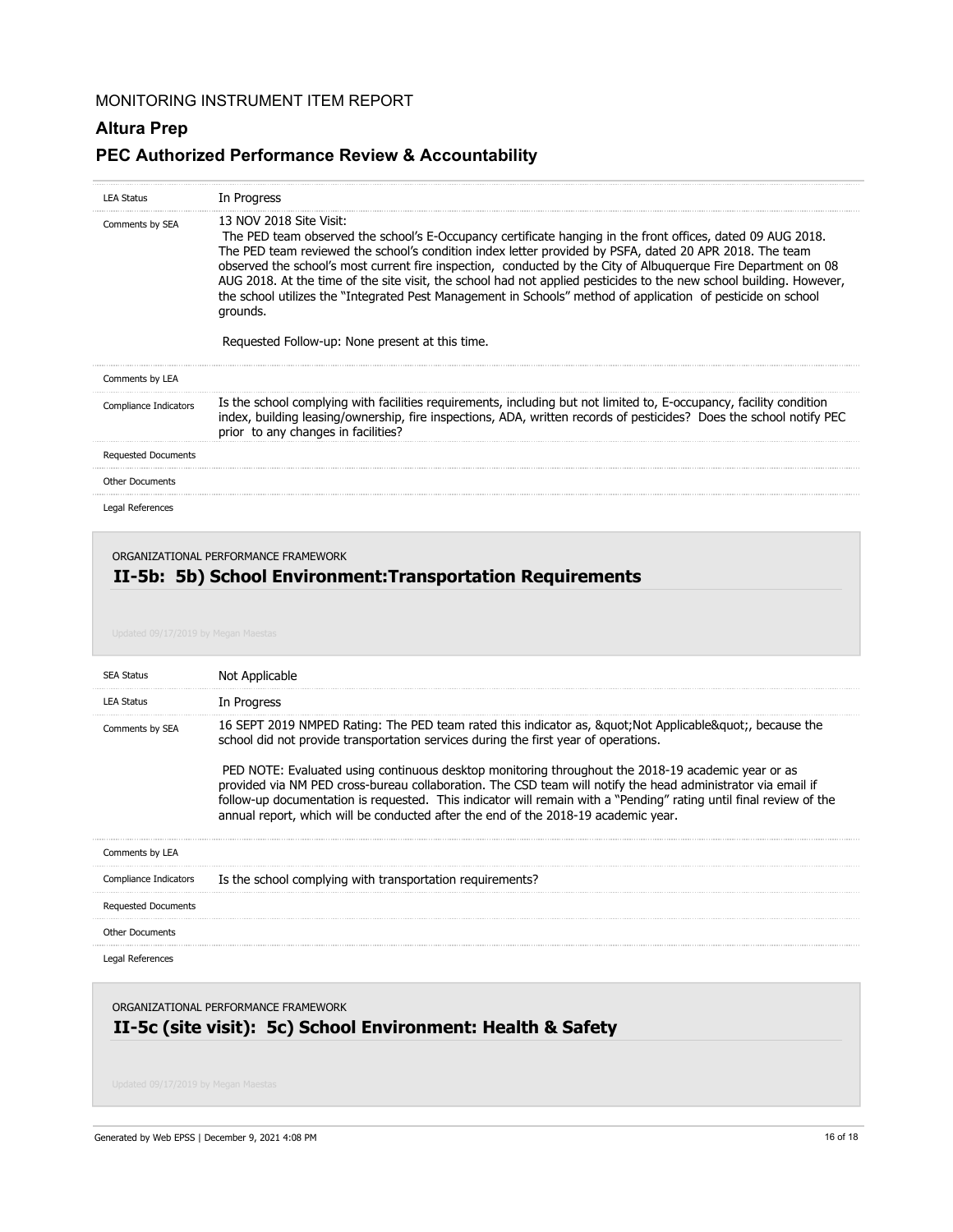## **Altura Prep**

## **PEC Authorized Performance Review & Accountability**

| <b>SEA Status</b>            | Meets Standard                                                                                                                                                                                                                                                                                                                                                                                                                                                                                                                                                                                                                                                      |
|------------------------------|---------------------------------------------------------------------------------------------------------------------------------------------------------------------------------------------------------------------------------------------------------------------------------------------------------------------------------------------------------------------------------------------------------------------------------------------------------------------------------------------------------------------------------------------------------------------------------------------------------------------------------------------------------------------|
| <b>LEA Status</b>            | In Progress                                                                                                                                                                                                                                                                                                                                                                                                                                                                                                                                                                                                                                                         |
| Comments by SEA              | 16 SEPT 2019 NMPED Rating: The PED team rated this indicator as, " Meets Standard", because the<br>school was not reported (through PED cross-bureau collaboration) to be out of<br>compliance with meeting all health and safety requirements.                                                                                                                                                                                                                                                                                                                                                                                                                     |
|                              | 01 APR 2019 NM PFD Note Lisa Hecker:<br>Thank you for submitting your revised Safe School Plan (SSP), as required by NMAC 6.12.6. I am pleased to<br>inform you that Altura Preparatory Charter School's SSP has been reviewed by the NM Public Education<br>Department (PED) and is considered approved as of today's date. Please remember that schools are to review<br>SSPs on at least an annual basis and update as appropriate. See the attached rubric for details about your<br>school's review.                                                                                                                                                           |
|                              | The PED's next review cycle for your school will be during the 2021-22 academic year. We will be sending revised<br>quidelines and instructions to you after that school year begins. In the interim, please let me know if you have<br>any questions. Please also visit the PED's Safe Schools Tab for local training announcements, tips and resources,<br>and best practices for school safety and emergency planning.<br>13 NOV 2018 Site Visit:                                                                                                                                                                                                                |
|                              | Emergency Drills: At the time of the site visit, the school had conducted the required four (4) weekly fire drills<br>during the first four weeks of school. The school has conducted a                                                                                                                                                                                                                                                                                                                                                                                                                                                                             |
|                              | monthly emergency drill thereafter to include, one fire drill and one lock-down drill.<br>Safe School Plan (SSP): The school will submit its SSP for review in December 2018.<br>Immunization Requirements: The PED team observed the school's master immunization log for all enrolled<br>students along with individual student immunization records filed with cumulative files. The master log appeared<br>to be compliant with 24-5-4 § NMSA. It is recommended the school add a column to its master immunization log<br>to include any students that have current approved vaccination exemption waivers.<br>Requested Follow-Up: None present at this time. |
| Comments by LEA              |                                                                                                                                                                                                                                                                                                                                                                                                                                                                                                                                                                                                                                                                     |
| <b>Compliance Indicators</b> | Is the school complying with health and safety requirements, including, but not limited to, having updated school                                                                                                                                                                                                                                                                                                                                                                                                                                                                                                                                                   |

| Reauested Documents   |                                                                                                                   |
|-----------------------|-------------------------------------------------------------------------------------------------------------------|
|                       | complying with all facility corrective requirements (e.g., NMPSIA, DOH, PSFA, Fire Marshall, POSHA)               |
|                       | wellness and safety plans, conducting all required emergency drills, maintaining a master immunization log, and   |
| Compliance Indicators | Is the school complying with health and safety requirements, including, but not limited to, having updated school |

Other Documents

Legal References

## **II-5d: 5d) School Environment: Handling Confidential Info** ORGANIZATIONAL PERFORMANCE FRAMEWORK

| <b>SEA Status</b> | Meets Standard                                                                                                                                                                                                                                                                                                                                                                                                     |
|-------------------|--------------------------------------------------------------------------------------------------------------------------------------------------------------------------------------------------------------------------------------------------------------------------------------------------------------------------------------------------------------------------------------------------------------------|
| <b>LEA Status</b> | In Progress                                                                                                                                                                                                                                                                                                                                                                                                        |
| Comments by SEA   | 16 SEPT 2019 NMPED Rating: The PED team rated this indicator as, &guot Meets Standard&guot, because the<br>school was not reported (through PED cross-bureau collaboration) to be out of compliance with handling<br>information appropriately, to include protecting student privacy with academic records.<br>PED NOTE: Evaluated using continuous desktop monitoring throughout the 2018-19 academic year or as |
|                   | provided via NM PED cross-bureau collaboration. The CSD team will notify the head administrator via email if<br>follow-up documentation is requested. This indicator will remain with a "Pending" rating until final review of the<br>annual report, which will be conducted after the end of the 2018-19 academic year.                                                                                           |

Generated by Web EPSS | December 9, 2021 4:08 PM 17 of 18